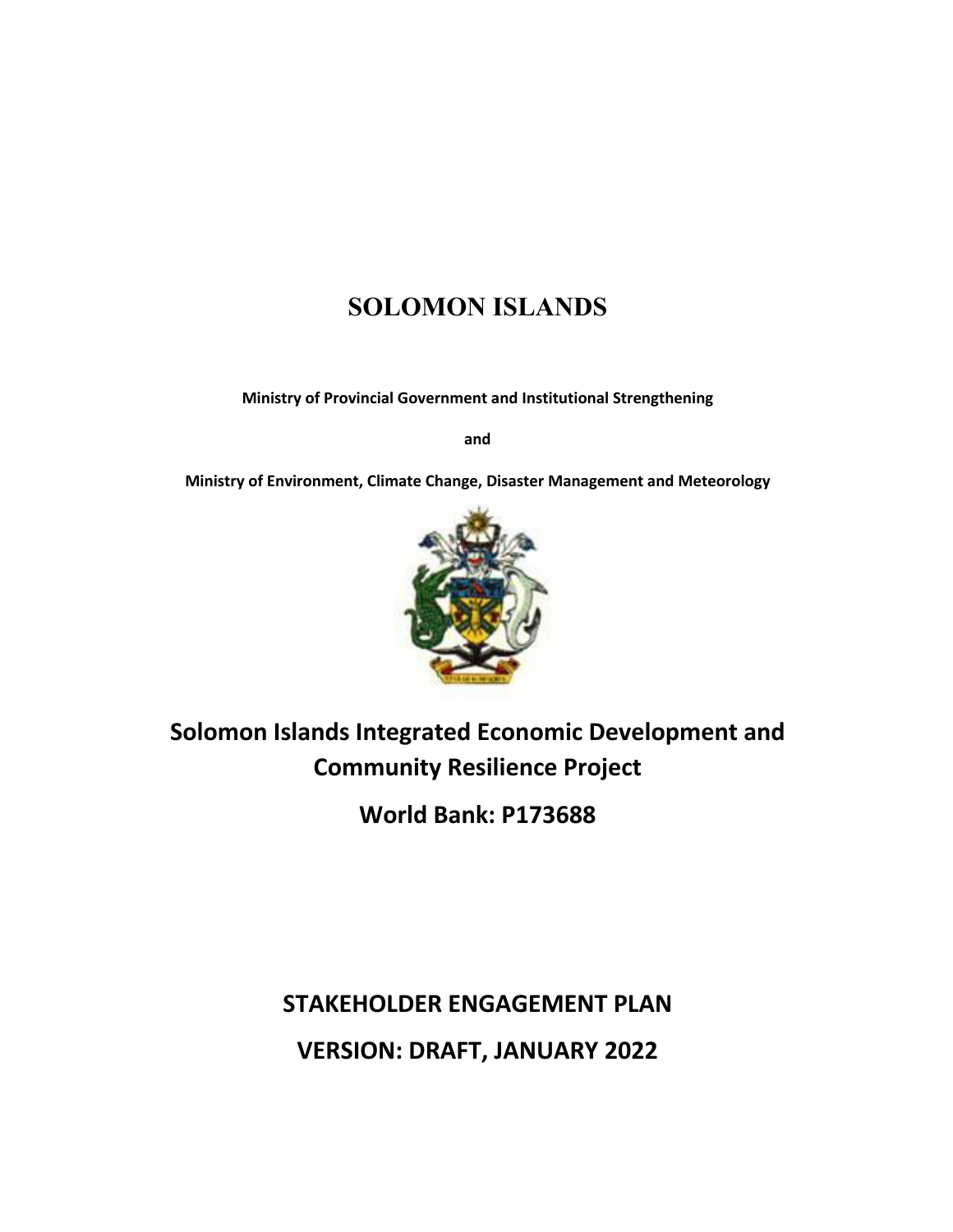# **Table of Contents**

| $\mathbf{1}$ |            |  |  |  |
|--------------|------------|--|--|--|
| 2            |            |  |  |  |
| 3            |            |  |  |  |
| 4            |            |  |  |  |
| 5            |            |  |  |  |
| 6            |            |  |  |  |
|              | 6.1        |  |  |  |
|              | 6.2        |  |  |  |
|              | 6.3        |  |  |  |
| 7            |            |  |  |  |
| 8            |            |  |  |  |
| 9            |            |  |  |  |
|              | 9.1        |  |  |  |
|              | 9.2        |  |  |  |
|              | Annex I.   |  |  |  |
|              | Annex II.  |  |  |  |
|              | Annex III. |  |  |  |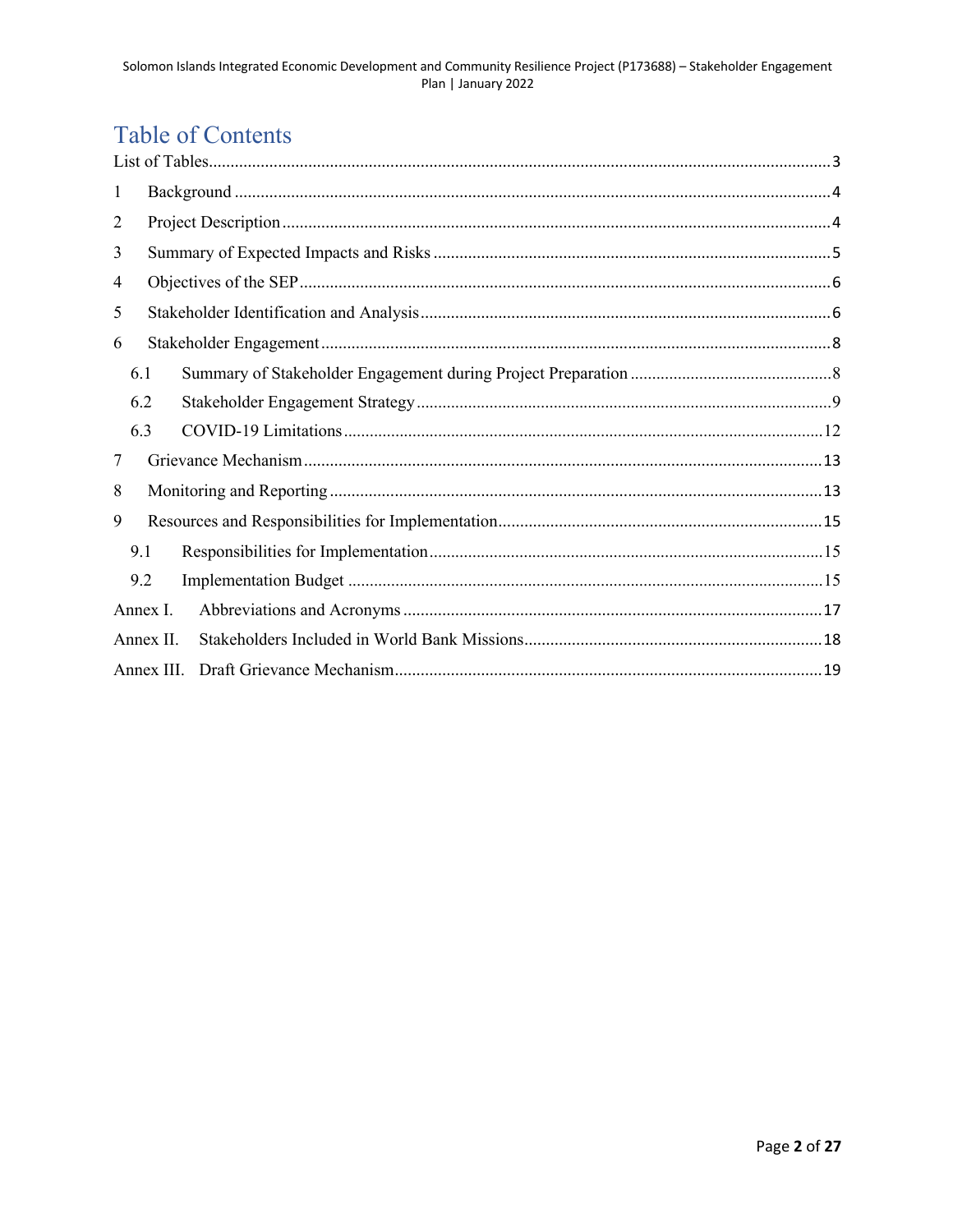## List of Tables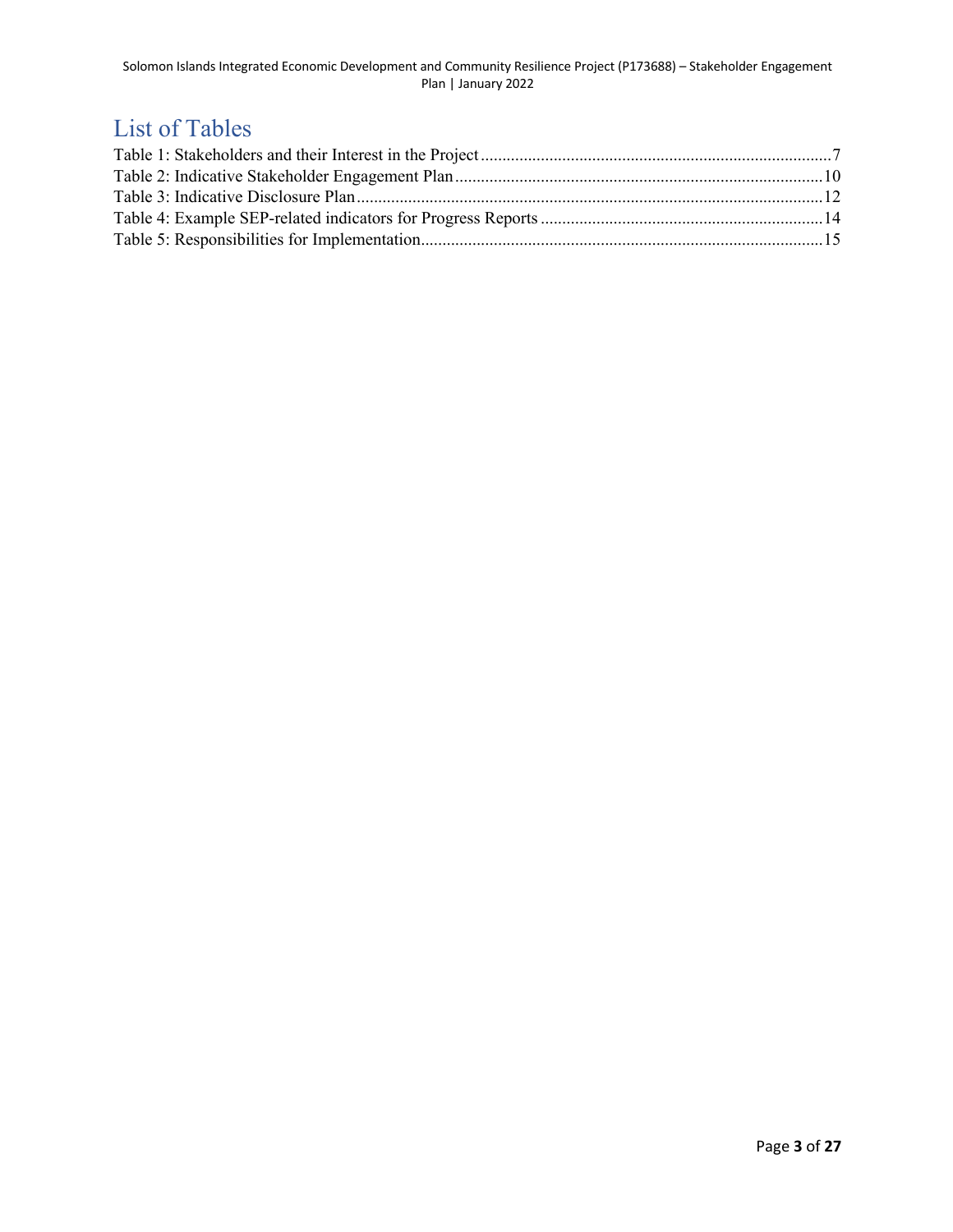## 1 Background

The Solomon Islands Government (SIG) is proposing the Integrated Economic Development and Community Resilience (IEDCR) Project ('the Project'). The SIG is seeking finance for the Project from the World Bank's (WB) International Development Association (IDA) for the Project. As part of project financing, the Project is required to comply with the requirements outlined in WB's Environmental and Social Framework (ESF) and ten Environmental and Social Standards (ESSs). This Stakeholder Engagement Plan (SEP) has been prepared to meet the requirements of ESS10, Stakeholder Engagement and Information Disclosure, and to satisfy a project financing requirement. It is supported by an Environmental and Social Commitment Plan (ESCP), Environmental and Social Management Framework (ESMF), Labor Management Procedure (LMP), PCDF Project Operational Manual (POM) and other specific plans that have been or will be prepared for the Project.

This SEP will be finalized and disclosed within 30 days of the effective date of the Financing Agreement for the Project. Disclosure will include publication on the IA and MPGIS and/or MECDM websites.

## 2 Project Description

The Project Development Objective is to increase access to resilient economic and social infrastructure in rural wards and to enhance provincial governments' accountability to citizens. This is planned to be achieved through funding small projects that are identified as priorities by communities through Ward Development Committees.

The Ministry of Financing and Treasury (MoFT) will serve as the Executing Agency and the Project will be implemented by the Ministry of Provincial Government and Institutional Strengthening (MPGIS) and the Ministry of Environment, Climate Change, Disaster Management and Meteorology (MECDM). The Project expected to commence in late 2022, and to run for a period of five years.

The Project consists of three components:

- **Component 1 (Performance-based grants).** This component will finance four annual grant cycles through the existing Provincial Capacity Development Fund (PCDF) system, which is a performance-based grant system of inter-governmental financing for service delivery and smallscale infrastructure provision. This component will be implemented by MPGIS in coordination with MECDM and the Provincial Governments. The funding will enable approximately 200 additional PCDF projects (known as 'subprojects') to be implemented over the four annual grant cycles. Subprojects are likely to include small infrastructure projects such as buildings, feeder roads, bridges, culverts, pedestrian bridges, footpaths, jetties, seawalls, market facilities, storage facilities, water supply, solar power, etc.
- **Component 2 (Support to Subnational Entities).** This component will be implemented by MPGIS and MECDM in coordination with the Provincial Governments. Apart from funding, a lack of qualified and capable personnel to support implementation is a major constraint to effective citizen engagement, service delivery and reducing community vulnerability to climate change and disaster impacts. This component will build the capacity that is needed at the local level for the Provincial Governments to effectively execute the grants; give the Implementing Agencies the opportunity to incubate additional positions within their respective mandates to support the delivery of the Project; and support other non-investment activities required for implementation at the provincial and Ward level.
- **Component 3 (Project Management).** This component will be jointly implemented by MPGIS and MECDM. It will finance project management support to monitor and report on the Project,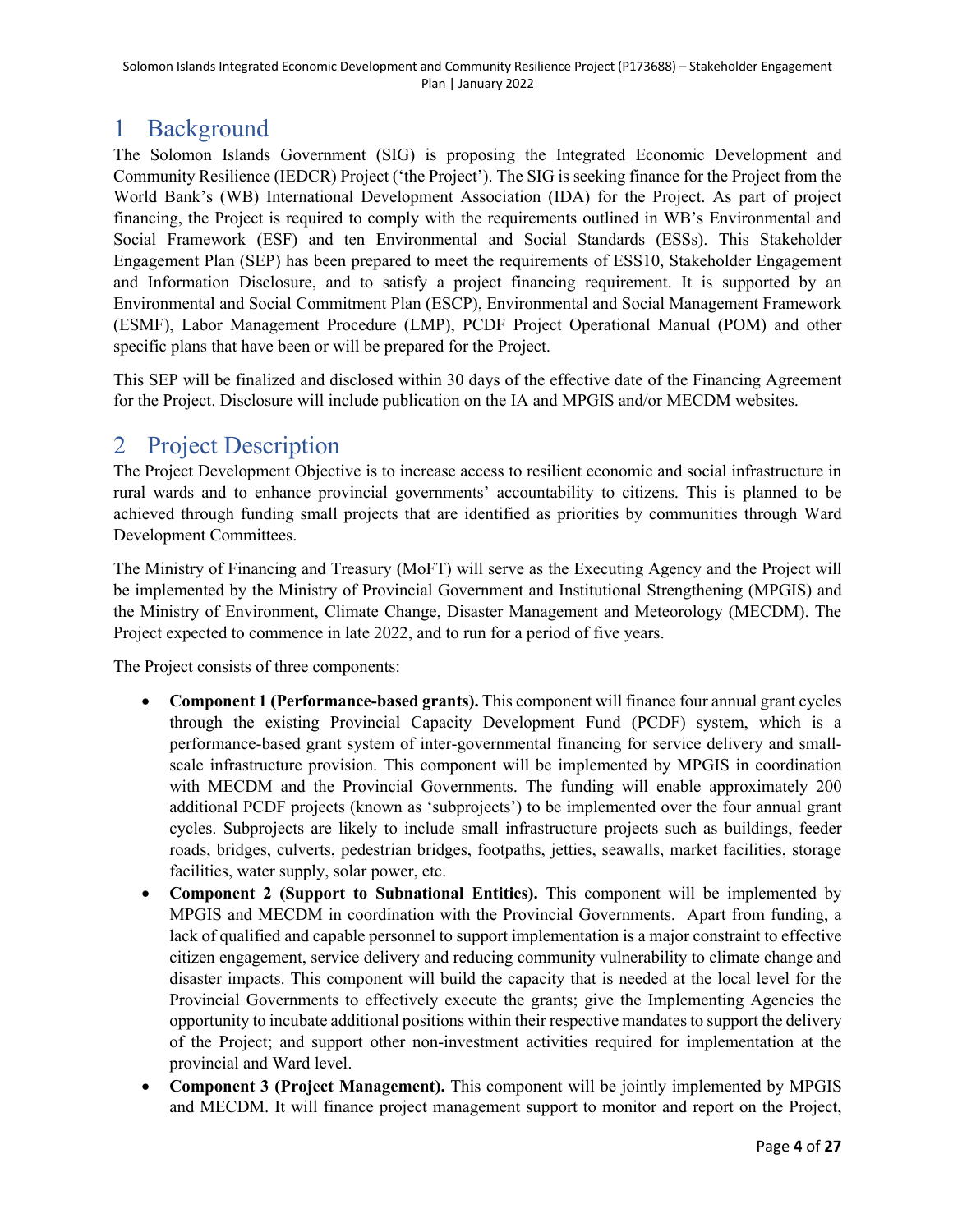including the establishment of a joint Project Management Unit (PMU), with a Project Manager reporting to the Permanent Secretaries MPGIS and MECDM, located at MPGIS' headquarters in Honiara. The PMU will support the implementing agencies to implement and monitor the Project, including financial management, procurement, work planning, consolidated reporting, overall evaluation and monitoring, and oversee the Grievance Redress Mechanism. Staffing for these core functions has been kept to a minimum. The PMU will also support project media and communications activities, oversee the Project's compliance with the E&S requirements, commission beneficiary and stakeholder surveys, and build, operate, and maintain a Project Management Information Systems.

## 3 Summary of Expected Impacts and Risks

The Project is being implemented to improve access to climate resilient infrastructure and services in rural communities and provincial governments' accountability to citizen priorities, which is thus expected to result in long-term positive environment and social impacts. In the short to medium term, however, environmental and social risks were assessed in the ESMF as Moderate.

The key environmental and social risks associated with this Project relate to Component 1 (Performancebased Grants for Resilient Development) as this component will fund small infrastructure projects (subprojects) through the PCDF. The anticipated subprojects include construction of small buildings, feeder roads and small-scale water supply infrastructure. To date, the average value of a subproject has been around US\$25,000.

The main impacts are expected to be typical construction-related impacts and easily managed through conventional risk management approaches. These include impacts related to:

- Waste management.
- Erosion and sedimentation.
- Occupational health and safety.
- Minor impacts on land usage and access.
- Temporary mobilization of limited amounts of contracted workers.
- Potential for social conflict over access to project benefits (albeit minimal due to a bottom-up, and community informed approach being adopted).
- Community health and safety impacts from construction.
- Minor nuisance from construction works (e.g., noise, dust, traffic deviations, etc).

In addition, implementation of Component 2 and Component 3 will require interaction with stakeholders, with the possibility of adverse perceptions relating to cultural sensitivity or other communications-related impacts, and these risks are addressed via implementation of this SEP.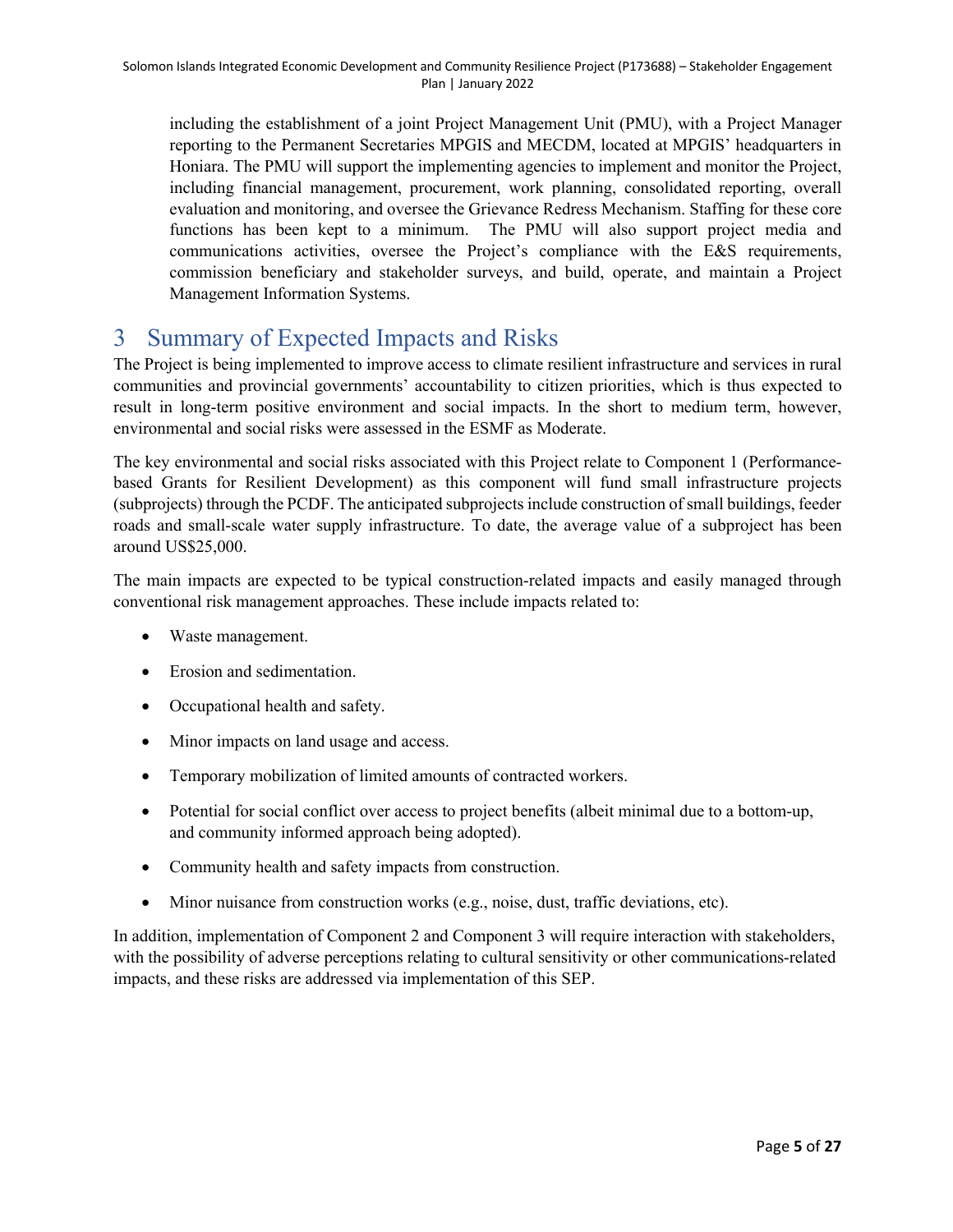## 4 Objectives of the SEP

The purpose of this SEP is to provide a system for the Project to meet the objectives of the ESS10, which are:

- To establish a systematic approach to stakeholder engagement that will help a project identify stakeholders and build and maintain a constructive relationship with them, in particular with project-affected parties.
- To assess the level of stakeholder interest and support for the project and to enable stakeholders' views to be considered in project design and environmental and social performance.
- To promote and provide means for effective and inclusive engagement with project-affected parties throughout the project life cycle on issues that could potentially affect them.
- To ensure that appropriate project information on environmental and social risks and impacts is disclosed to stakeholders in a timely, understandable, accessible, meaningful and appropriate manner and format.
- To provide project-affected parties with accessible and inclusive means to raise issues and grievances, and allow projects to respond to and manage such grievances.

## 5 Stakeholder Identification and Analysis

Stakeholder analysis determines the likely relationship between stakeholders and a project and assists to identify the appropriate consultation methods for each stakeholder group during the life of the project. Stakeholders of projects can typically be divided into the following categories:

- **Project Partners** stakeholders that contribute to the execution and implementation of a project.
- **Affected Parties** persons, groups and other entities within the Project Area of Influence that are directly influenced (actually or potentially) by the Project and/or have been identified as most susceptible to change associated with the Project, and who need to be closely engaged in identifying impacts and their significance, as well as in decision-making on mitigation and management measures.
- **Other Interested Parties** individuals/groups/entities that may not experience direct impacts from the Project but who consider or perceive their interests as being affected by the Project and/or who could affect the Project and the process of its implementation in some way.
- **Vulnerable Groups** persons who may be disproportionately impacted or further disadvantaged by the Project as compared with any other groups due to their vulnerable status, and that may require special engagement efforts to ensure their equal representation in the consultation and decision-making process associated with the Project. The vulnerability may stem from a person's origin, gender, age, health condition, economic deficiency and financial insecurity, disadvantaged status in the community (e.g. minorities or fringe groups), dependence on other individuals or natural resources, etc.

Stakeholders identified for the Project and their interest in the project are provided in Table 1. Additional stakeholders may be identified during the implementation of the Project and this plan updated accordingly.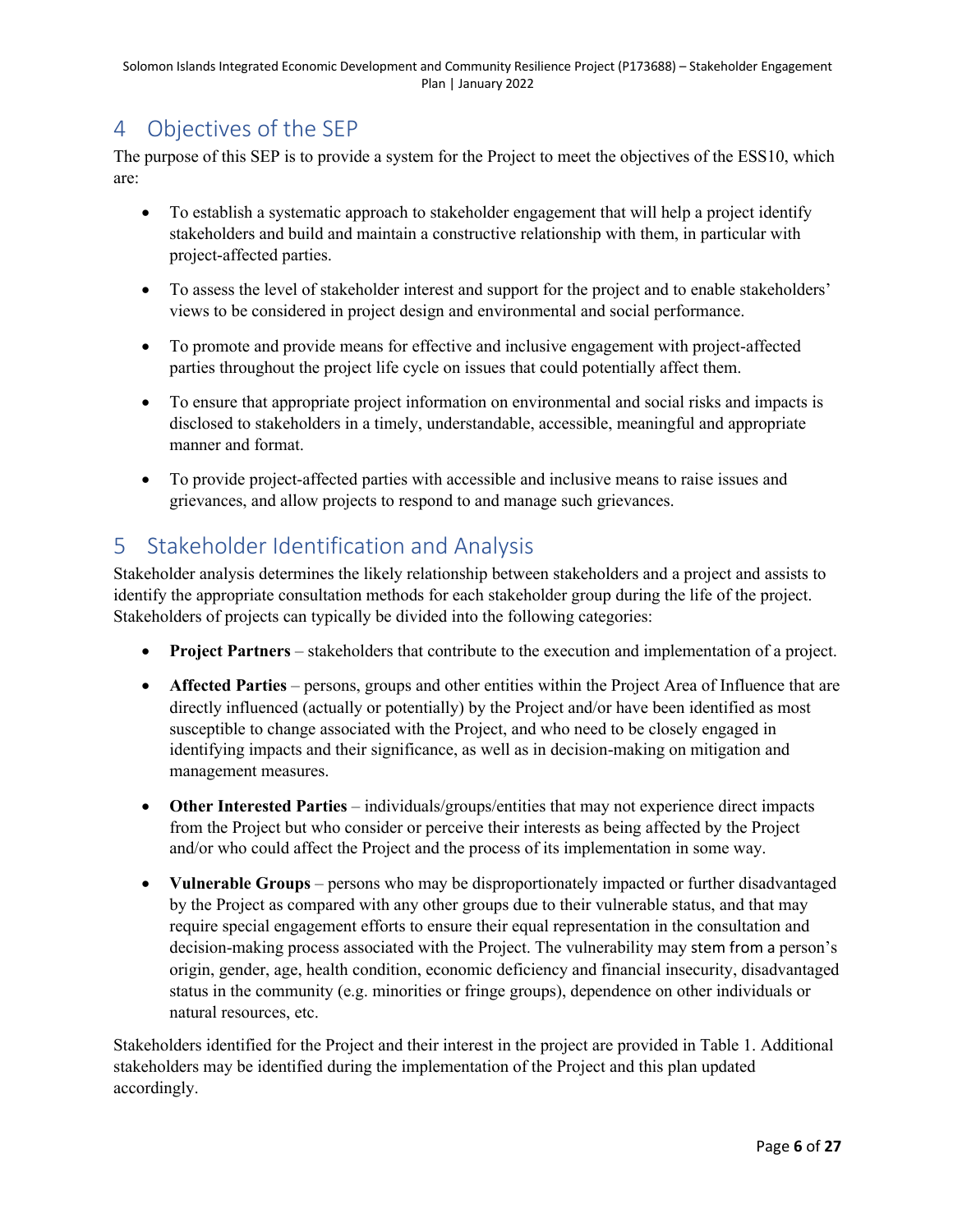| <b>Groups</b>                                 | Organisation                                                                                                                                                                | Interest in the project                                                                                                                                     |  |  |  |  |
|-----------------------------------------------|-----------------------------------------------------------------------------------------------------------------------------------------------------------------------------|-------------------------------------------------------------------------------------------------------------------------------------------------------------|--|--|--|--|
| <b>Project Partners</b>                       |                                                                                                                                                                             |                                                                                                                                                             |  |  |  |  |
|                                               | <b>MPGIS</b>                                                                                                                                                                |                                                                                                                                                             |  |  |  |  |
|                                               | <b>MEDCM</b>                                                                                                                                                                | <b>Implementing Agency</b>                                                                                                                                  |  |  |  |  |
|                                               | <b>MOFT</b>                                                                                                                                                                 | <b>Executing Agency</b>                                                                                                                                     |  |  |  |  |
|                                               | National Planning and Development Cooperation                                                                                                                               | Planning of subprojects                                                                                                                                     |  |  |  |  |
|                                               | Ministry of Agriculture and Finance                                                                                                                                         | Potential for Project (Component 1) to fund<br>subprojects that support agriculture                                                                         |  |  |  |  |
| SIG Ministries and<br>Offices                 | National Disaster Management Office                                                                                                                                         | Potential for Project (Component 1) to fund<br>subprojects that support climate and disaster<br>resilience.                                                 |  |  |  |  |
|                                               | Ministry of Health and Medical Services                                                                                                                                     | Potential for Project (Component 1) to fund<br>subprojects that support health and medical services<br>(e.g., clinics).                                     |  |  |  |  |
|                                               | Ministry of Education and Human Resources<br>Development                                                                                                                    | Potential for Project (Component 1) to fund<br>subprojects that support education (e.g.,<br>classrooms).                                                    |  |  |  |  |
|                                               | Central Islands Provincial Government                                                                                                                                       |                                                                                                                                                             |  |  |  |  |
|                                               | Choiseul Provincial Government                                                                                                                                              | Implementation of PDCF (e.g., Component 1)                                                                                                                  |  |  |  |  |
|                                               | Guadalcanal Provincial Government                                                                                                                                           |                                                                                                                                                             |  |  |  |  |
|                                               | Isabel Provincial Government                                                                                                                                                |                                                                                                                                                             |  |  |  |  |
| Provincial<br>governments                     | Makira-Ulawa Provincial Government                                                                                                                                          |                                                                                                                                                             |  |  |  |  |
|                                               | Malaita Provincial Government                                                                                                                                               |                                                                                                                                                             |  |  |  |  |
|                                               | Rennell and Bellona Provincial Government                                                                                                                                   |                                                                                                                                                             |  |  |  |  |
|                                               | <b>Temotu Provincial Government</b>                                                                                                                                         |                                                                                                                                                             |  |  |  |  |
|                                               | <b>Western Provincial Government</b>                                                                                                                                        |                                                                                                                                                             |  |  |  |  |
| Relevant<br>development                       | Rural Development Program II                                                                                                                                                | There is crossover between the subprojects that may<br>be funded by the IEDCR Project and this program                                                      |  |  |  |  |
| programs                                      | Provincial Capacity Development Fund                                                                                                                                        | Component 1 is funding this existing program                                                                                                                |  |  |  |  |
| World Bank                                    | <b>IDA</b>                                                                                                                                                                  | Financing agency                                                                                                                                            |  |  |  |  |
|                                               | Local Office                                                                                                                                                                | Providing support                                                                                                                                           |  |  |  |  |
| Other Development<br>Partners                 | United Nations Capital Development Fund                                                                                                                                     | Cross over between the UNCDF's Local Climate<br>Adaptive Living Facility and the IEDCR Project                                                              |  |  |  |  |
| <b>Affected Parties</b>                       |                                                                                                                                                                             |                                                                                                                                                             |  |  |  |  |
| People in the<br>project area of<br>influence | Individuals (i.e., citizens of the 156 Wards where the<br>Project will operate) and community<br>groups/organisation/business that will direct benefit<br>from subprojects. | These people/groups have the potential to be Project<br>beneficiaries and be potentially affected by the<br>social impacts associated with the subprojects. |  |  |  |  |
| Contractors                                   | Various civil works contractors                                                                                                                                             | Potential to be contracted or subcontracted to<br>construct subprojects.                                                                                    |  |  |  |  |
| Suppliers                                     | Various suppliers                                                                                                                                                           | Supply of goods and materials to contractors and/or<br>subcontractors constructing subprojects                                                              |  |  |  |  |
| <b>Other Interested Parties</b>               |                                                                                                                                                                             |                                                                                                                                                             |  |  |  |  |
|                                               | Australian Department of Foreign Affairs and Trade                                                                                                                          | Interested in the outcomes and benefits of the<br>Project.<br>Interested in collaboration with activities.                                                  |  |  |  |  |
| Other Development<br>Partners                 | New Zealand Ministry of Foreign Affairs and Trade                                                                                                                           |                                                                                                                                                             |  |  |  |  |
|                                               | European Union                                                                                                                                                              |                                                                                                                                                             |  |  |  |  |

## **Table 1: Stakeholders and their Interest in the Project**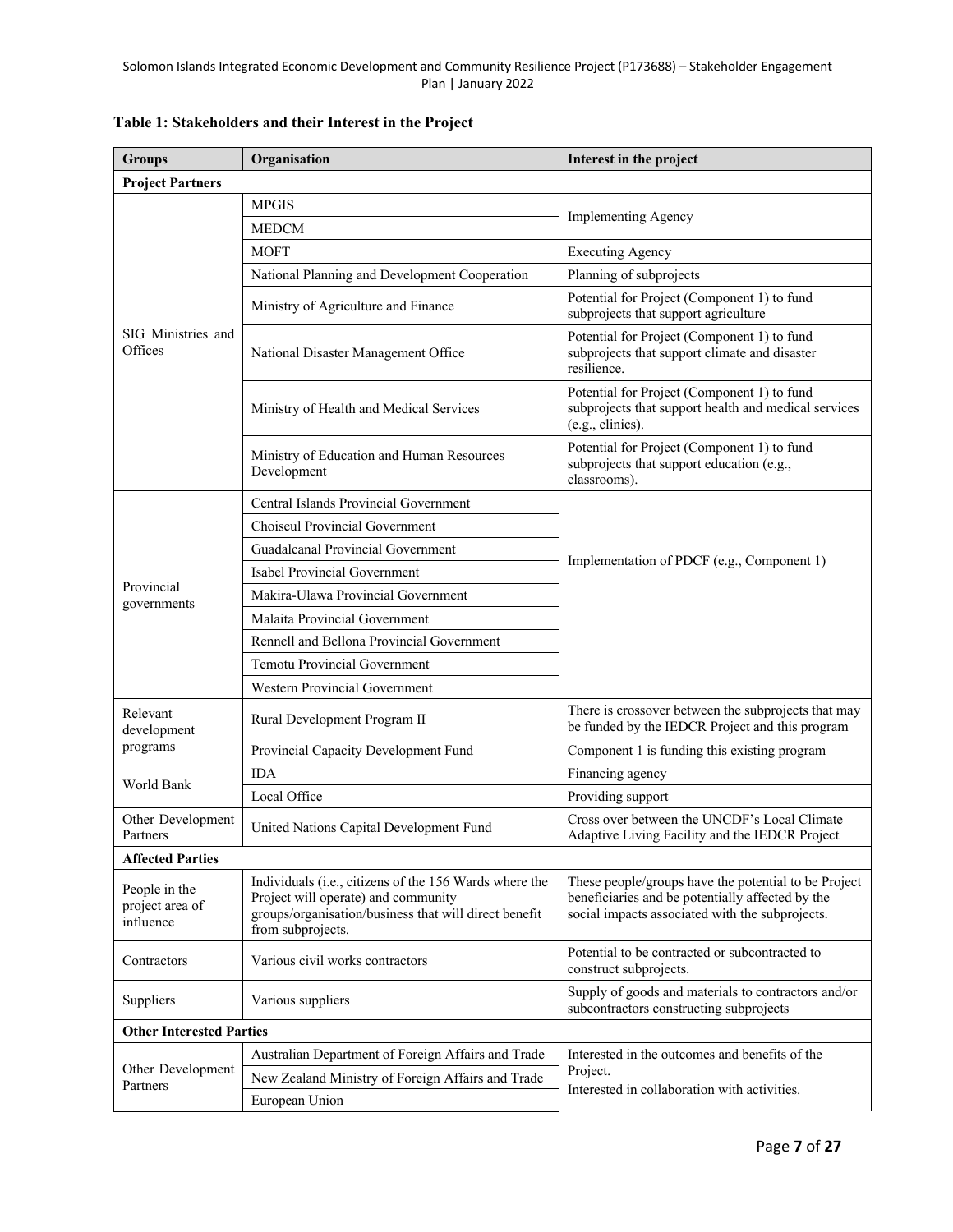| <b>Groups</b>                                               | Organisation                                                                                                                                                                         | Interest in the project                                                                                                                                                                                                                                                                                                                                                                                                                |  |
|-------------------------------------------------------------|--------------------------------------------------------------------------------------------------------------------------------------------------------------------------------------|----------------------------------------------------------------------------------------------------------------------------------------------------------------------------------------------------------------------------------------------------------------------------------------------------------------------------------------------------------------------------------------------------------------------------------------|--|
|                                                             | International Finance Corporation                                                                                                                                                    | Potential concerns regarding environmental and<br>social impacts.                                                                                                                                                                                                                                                                                                                                                                      |  |
| SIG Ministries and<br>Offices                               | <b>Environment and Conservation Division</b>                                                                                                                                         | Permitting of select subprojects (if required)                                                                                                                                                                                                                                                                                                                                                                                         |  |
| Non-Government<br>Organisations<br><b>Vulnerable Groups</b> | Organisations focusing on topics such as:<br>Rural development<br>Agriculture<br>Climate change<br>Environmental management<br>$\bullet$<br>Woman and children's rights<br>$\bullet$ | Interested in the outcomes and benefits of the<br>Project.<br>Interested in collaboration with activities.<br>Potential concerns regarding environmental and<br>social impacts.<br>Potential educational/outreach opportunities to<br>increase awareness and acceptance of the project.                                                                                                                                                |  |
| Vulnerable or<br>disadvantaged<br>groups                    | Including, but not limited to:<br>elderly<br>children<br>youth<br>poor households<br>women-headed households<br>residents in remote areas<br>people with disabilities                | These people/groups have the potential to be Project<br>beneficiaries, however, there is potential for project<br>benefits to not reach such groups. They may also be<br>disproportionately potentially affected by the social<br>impacts associated with the subprojects and it is<br>important to ensure such people/groups are included<br>in the project planning process (i.e., through the<br>meetings facilitated by the WSOs). |  |

## 6 Stakeholder Engagement

## 6.1 Summary of Stakeholder Engagement during Project Preparation

Consultation relating to the IEDCR Project has occurred over three WB missions. These missions were undertaken via videoconference due to travel restrictions relating to COVID-19 pandemic. Objectives of each mission were:

- **Identification Mission.** This mission, which took place in August and September 2020, worked with the SIG to identify the project's development objectives, theory of change, scope of activities, component activities, management structure, estimated costs, estimated project financing, and discuss how the project's performance could be measured.
- **Preparation Mission #1.** This mission, which took place in September 2021, worked with the SIG to refine the Project's development objectives, scope of activities, theory of change, implementation arrangements, estimated costs and financing.
- **Preparation Mission #2.** This mission, which took place in November 2021, worked with the SIG to further refine the Project's development objectives, scope of activities, theory of change, implementation arrangements, estimated costs and financing.

A list of stakeholders consulted as part of the missions is provided as Annex II.

In addition, disclosure will be undertaken as part of Project Preparation Advance  $(PPA)^1$  funding to facilitate transparency around the development of WB Projects. The following documents, when approved by the WB, will be added to the IA and IDA websites:

<sup>&</sup>lt;sup>1</sup> PPA funds will be used to recruit staff to prepare documentation required as part of preparation stage of the IEDCR Project.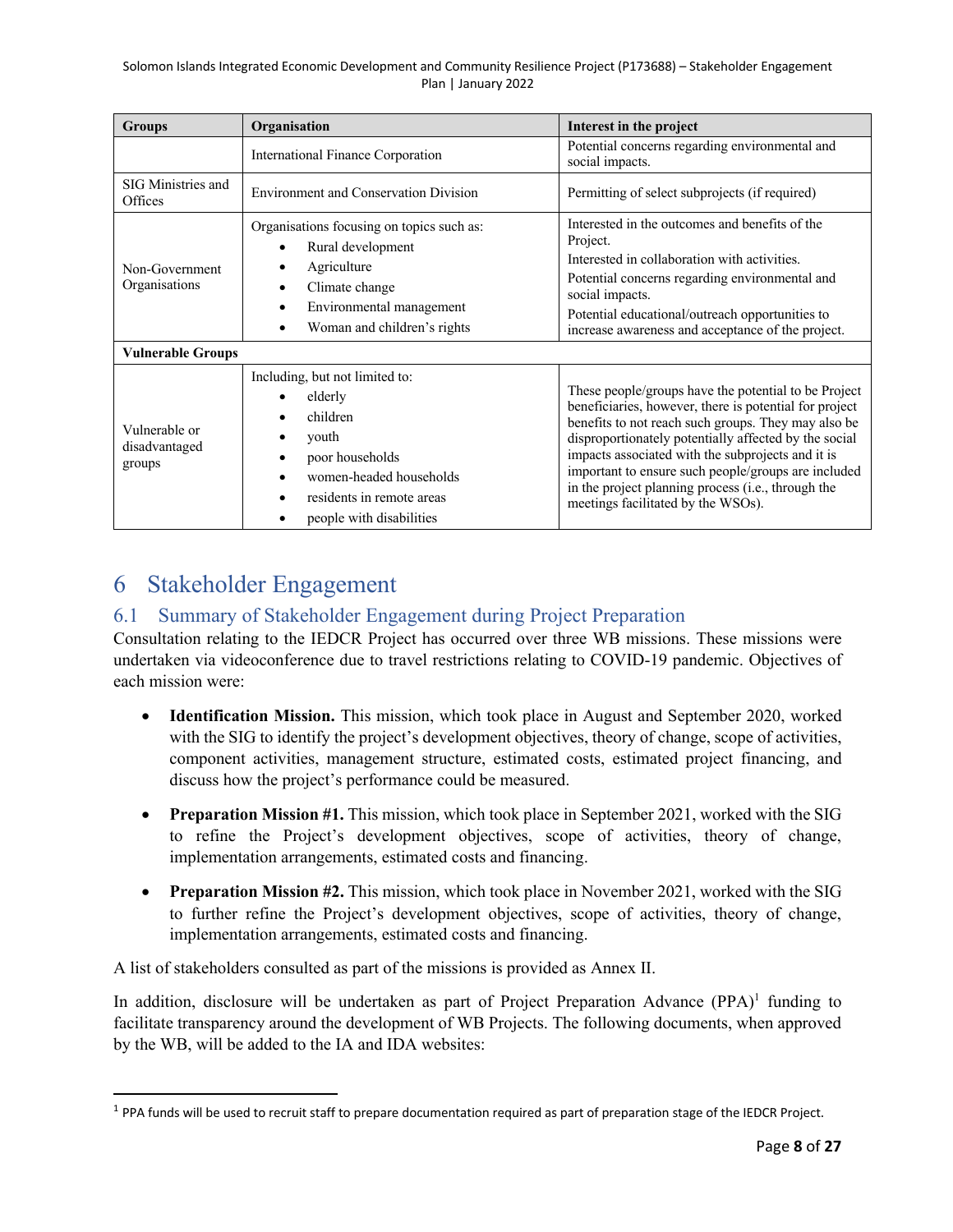- PPA Environmental and Social Commitment Plan.
- PPA Stakeholder Engagement Plan.

## 6.2 Stakeholder Engagement Strategy

The majority of public and community meetings will be facilitated by Ward Development Committees (WDCs). These committees, which exist in all Wards, were formed by MPGIS and the Provincial Government (PGs). The establishment and basic operation of this participatory planning process is a minimum condition of access to PCDF (i.e., to access funds for subprojects under Component 1). Ward Support Officers (WSOs) will be appointed by the PGs and be responsible for ensuring that the WDCs liaise with village communities and PGs. In addition, Community Monitoring Groups will be formed to monitor and track the representation of community members, progress of activities, and communicating grievances to Wards and PGs. A Media and Communications Officer will also be engaged on the Project as part of the PMU.

To strengthen the PCDF's transparency and accountability to community stakeholders, the Project will develop inclusive information and communications strategies to support the downward reporting of provincial performance to WDCs, and WDCs to communities. The reporting will be done in a manner that can be understood by rural populations with low literacy levels (e.g., using infographics and simple language) and disseminated through a variety of methods including media releases, newspapers articles, broadcasts on TV and radio stations, and posted on the provincial and ward level notice boards.

The PMU Media and Communications Officer, in collaboration with the project's monitoring and evaluation (M&E) team, will ensure the regular update of the MPGIS and/or MEDCM website (at least quarterly) with key project updates and reports on the project's environmental and social performance. The website will also provide information about the grievance mechanism for the project.

The following engagement tools may also be developed for the Project (as part of Component 1):

- **Communication Materials**. These will provide basic information about the PCDF to explain the PCDF process and cycles at the national, provincial and ward levels, and how community members can participate and find out more information. The PMU Media and Communications Officer will be responsible for creating and monitoring the communication and information dissemination strategy and workplan, overseeing the development of communications material templates, and liaising with the Provincial Planning Coordinators and WSOs to collect and report on relevant information. The PMU Media and Communications Officer would be responsible for developing the template, collecting information, and disseminating back to provinces.
- **PG Performance Scorecard.** These could be used to report back on the performance of the PCDF over the previous year. The card could include information and indicators, for example, a list and progress update on of all the completed vs planned PCDF projects; a pie-chart showing breakdown of projects per investment menu type; and report on the percentage of PCDF projects are identified from the WDCs.
- **WDC Performance Scorecard.** These could be used to report back on the performance of the WDC over the previous year. Information and indicators on the card could include, for example, a list and progress update on all the completed versus planned projects in the ward from the approved Annual Work Plan; a pie-chart showing breakdown of Ward level projects per investment menu type (both PCDF and WDG project); achievement of minimum representation requirements on the WDC; the number of community monitoring groups including minimum representation requirements and their scorecards of contractor performance.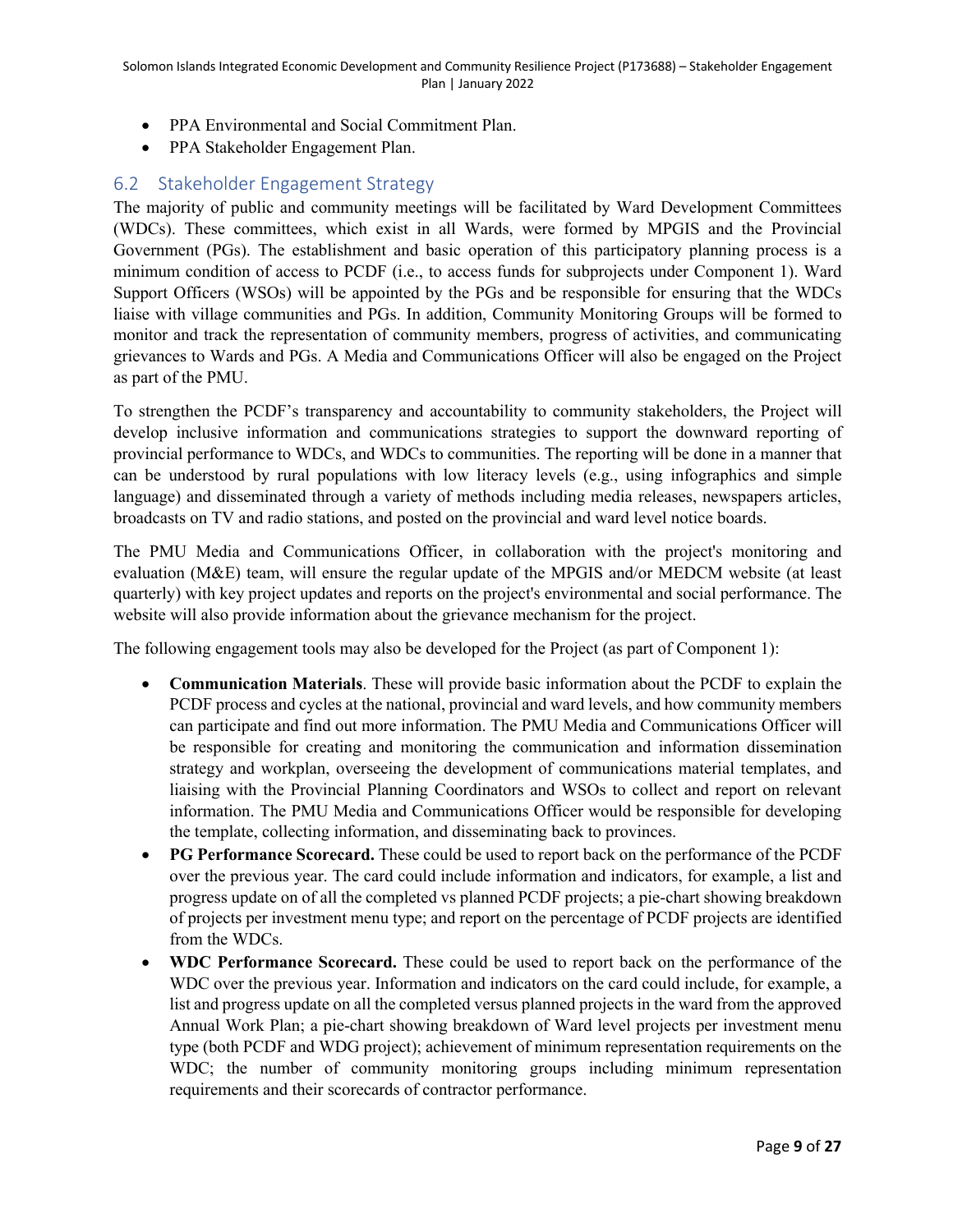An indicative stakeholder engagement plan is outlined in Table 2 and an indicative disclosure plan is provided in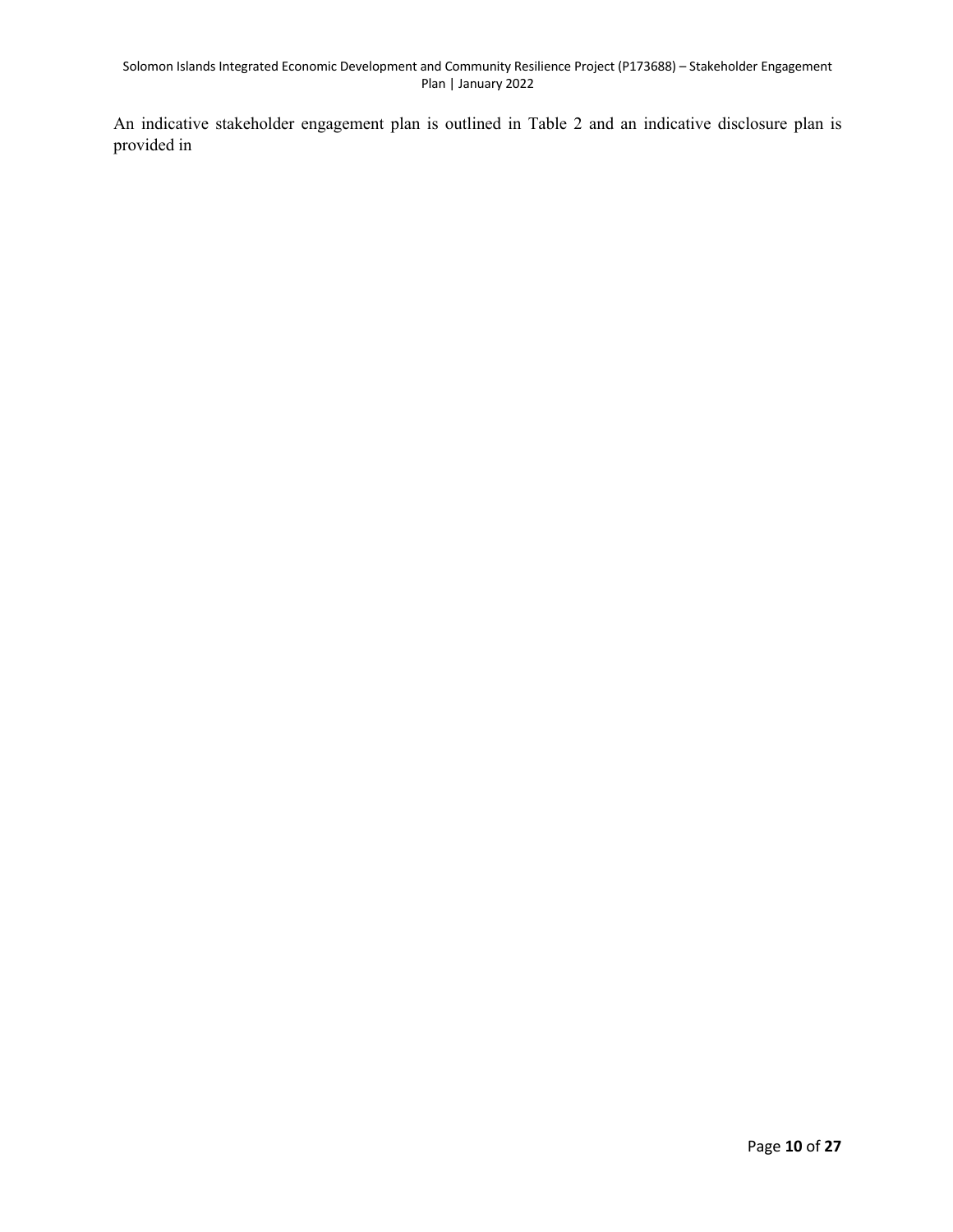Table *3*. These plans will be further refined during Project implementation when the PMU Media and Communications Officer is engaged for the Project.

| Project stage                                               | <b>Topic of</b><br>consultation /<br>message                                                                                                                                          | <b>Method</b> used                                                                                                                                    | <b>Target</b><br>stakeholders                                             | <b>Responsibilities</b>                            |
|-------------------------------------------------------------|---------------------------------------------------------------------------------------------------------------------------------------------------------------------------------------|-------------------------------------------------------------------------------------------------------------------------------------------------------|---------------------------------------------------------------------------|----------------------------------------------------|
| Planning of<br>subprojects                                  | Participatory<br>planning for<br>potential subprojects                                                                                                                                | Face-to-face<br>meetings                                                                                                                              | Community<br>(potential project<br>beneficiaries)                         | <b>WDCs</b><br><b>WSOs</b>                         |
| Annually throughout<br>implementation<br>phase              | Performance of the<br>PCDF over the<br>previous year                                                                                                                                  | Performance<br>Scorecard posted on<br>the provincial and<br>ward level notice<br>boards, provided to<br>community through<br>face-to-face<br>meetings | Community<br>(potential project<br>beneficiaries)                         | Provincial Program<br>Coordinators                 |
| Annually throughout<br>implementation<br>phase              | Performance of the<br>WDC over the<br>previous year                                                                                                                                   | Performance<br>Scorecard posted on<br>the provincial and<br>ward level notice<br>boards, provided to<br>community through<br>face-to-face<br>meetings | Community<br>(potential project<br>beneficiaries)                         | <b>WSO</b>                                         |
| Planning and design<br>of subprojects                       | Siting of<br>infrastructure -<br>confirmation that<br>subproject would<br>not result in physical<br>or economic<br>displacement, or<br>restriction of access<br>to natural resources. | Face-to-face<br>meetings and other<br>methods as<br>necessary to ensure<br>vulnerable people<br>are included <sup>2</sup>                             | People residing in<br>the project area,<br>including<br>vulnerable people | <b>CCARROS</b><br><b>PMU E&amp;S</b><br>Specialist |
| Prior to, during and<br>post construction of<br>subprojects | Construction<br>progress (timing,<br>likely impacts, etc),                                                                                                                            | Face-to-face<br>meetings                                                                                                                              | People residing in<br>the project area,<br>including<br>vulnerable people | <b>WDCs</b><br><b>WSOs</b>                         |

**Table 2: Indicative Stakeholder Engagement Plan** 

<sup>&</sup>lt;sup>2</sup> Such arrangements could include hiring female staff/trainers; scheduling community meetings/training at locations and times that are convenient for women and people with disabilities; providing on-site child care arrangements and ensuring adequate breaks during community meetings and trainings; using infographics, video, music, storytelling and other low literacy friendly communication methods; liaising with women/youth/disability organizations as part of project outreach strategies; incorporating messaging encouraging vulnerable groups to join the project into community outreach strategies and communication brochures; use of communication and social networks (such as church and sports) to spread messages to community leaders and vulnerable groups to join the project; providing translation services for people with speech/hearing impediments during training if required; incorporating minimum quotas for women and youth community training and committees; socializing community leaders and male champions in the benefits of including vulnerable groups in project activities; and the mainstreaming of disability considerations into infrastructure design (i.e., building sidewalks, hand-railing installed on pedestrian footsteps, ramp access for footbridges and ablution blocks, building larger toilets with rails for wheelchair access).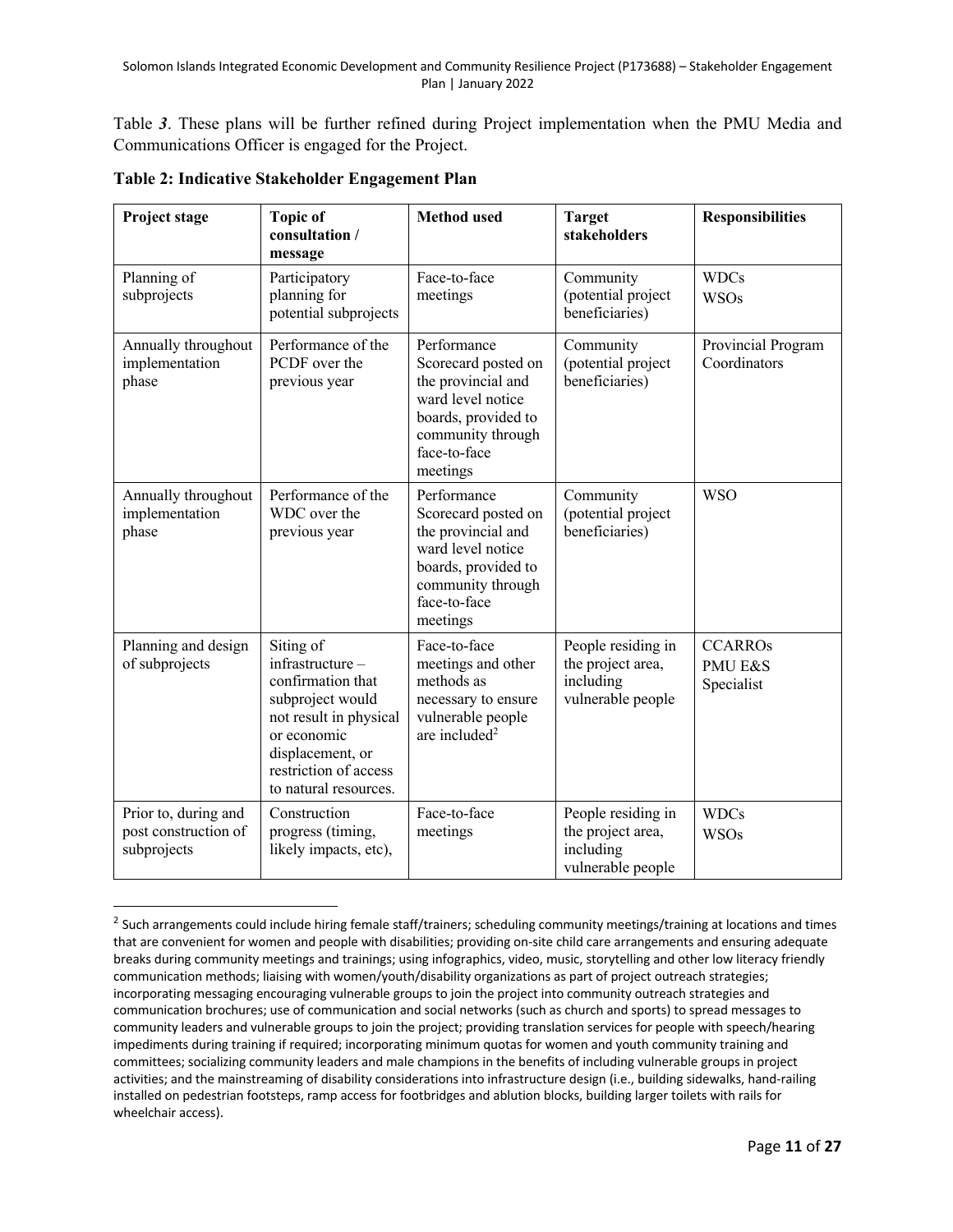|                                                        | grievance<br>mechanism                                                                                            |                                                                              |                                                                                                                                                                                                                                                |                                                                                                    |
|--------------------------------------------------------|-------------------------------------------------------------------------------------------------------------------|------------------------------------------------------------------------------|------------------------------------------------------------------------------------------------------------------------------------------------------------------------------------------------------------------------------------------------|----------------------------------------------------------------------------------------------------|
| Quarterly<br>throughout the<br>implementation<br>phase | Key project updates<br>and reports on the<br>project's<br>environmental and<br>social performance                 | MPGIS and/or<br><b>MEDCM</b> website                                         | All stakeholders                                                                                                                                                                                                                               | PMU Media and<br>Communications<br>Officer (in<br>collaboration with<br>the project's M&E<br>team) |
| Design and<br>implementation                           | Subproject design<br>(select subprojects)                                                                         | Face-to-face<br>meetings                                                     | Relevant<br>government<br>department, e.g.<br>Ministry of Health<br>and Medical<br>Services (for<br>subprojects such as<br>clinics); Ministry<br>of Education and<br>Human Resources<br>Development (for<br>subprojects such as<br>classrooms) | Provincial Engineer                                                                                |
| Throughout Project<br>implementation (6-<br>monthly)   | Implementation<br>support missions                                                                                | Face-to-face and<br>teleconference<br>meetings; site visits                  | <b>Project Partners</b>                                                                                                                                                                                                                        | IDA, MPGIS and<br><b>MECDM</b>                                                                     |
| Implementation                                         | Environmental,<br>Social and Health<br>and Safety, Worker<br><b>GRM</b>                                           | Formal and on-the-<br>job training;                                          | Contractor and<br>community<br>workers                                                                                                                                                                                                         | Contractors<br>Provincial E&S<br>Officer                                                           |
| Implementation                                         | Environmental,<br>Social and Health<br>and Safety related<br>training, including<br><b>WB ESF</b><br>requirements | Face-to-face and<br>teleconference<br>meetings                               | <b>PMU</b><br><b>CCARROS</b>                                                                                                                                                                                                                   | <b>PMU E&amp;S</b><br>Specialist                                                                   |
| Implementation                                         | Environmental,<br>Social and Health<br>and Safety, Worker<br><b>GRM</b>                                           | Disclosure of site-<br>based ESMP in<br>selected provinces;<br>Site meetings | Works contractors                                                                                                                                                                                                                              | <b>CCARROs</b>                                                                                     |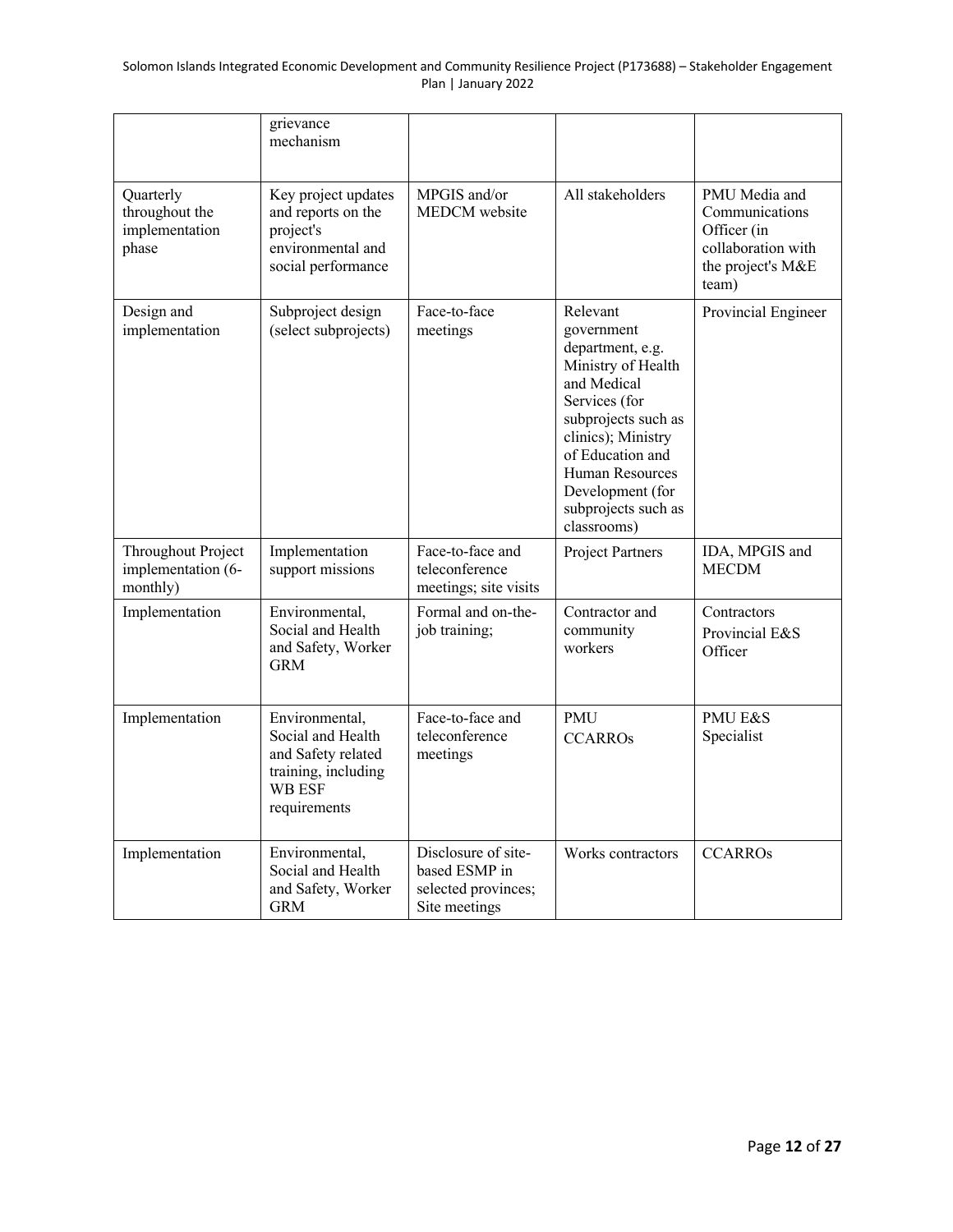| Project stage                       | <b>Target</b><br>stakeholders                                             | List of information to be<br>disclosed                                                                                                                                                                                                                             | <b>Methods proposed</b>                                                                                                                                             |
|-------------------------------------|---------------------------------------------------------------------------|--------------------------------------------------------------------------------------------------------------------------------------------------------------------------------------------------------------------------------------------------------------------|---------------------------------------------------------------------------------------------------------------------------------------------------------------------|
| Prior to<br>implementation          | A11                                                                       | <b>Environmental and Social</b><br><b>Commitment Plan</b><br><b>Environmental and Social</b><br>Management Framework<br>Labor Management Procedure<br>Stakeholder Engagement Plan<br>(i.e., this document)<br>Abbreviated Resettlement Plan<br>Grievance Mechanism | IA and IDA websites once<br>documents approved by WB                                                                                                                |
| Early in<br>implementation<br>phase | A11                                                                       | Clear information on how<br>feedback, questions, comments,<br>concerns, and grievances can be<br>submitted by any stakeholder                                                                                                                                      | Website, face-to-face meetings<br>with community (including<br>vulnerable people),<br>noticeboards                                                                  |
| Early in<br>implementation<br>phase | Community<br>(potential project<br>beneficiaries)                         | Awareness of PCDF process<br>and cycles; and how community<br>members can participate;<br>Grievance Mechanism                                                                                                                                                      | TBC, may include media<br>releases, newspapers articles,<br>broadcasts on TV and radio<br>stations, and posted on the<br>provincial and ward level<br>notice boards |
| Implementation                      | Potential civil works<br>contractors                                      | Project bidding documents<br>(including E&S-related<br>requirements)                                                                                                                                                                                               | Email and hard copy                                                                                                                                                 |
| Implementation                      | People residing in<br>the project area,<br>including vulnerable<br>people | Subproject ESMP and/or other<br>subproject specific E&S<br>management tools                                                                                                                                                                                        | Face-to-face meetings                                                                                                                                               |

**Table 3: Indicative Disclosure Plan**

## 6.3 COVID-19 Limitations

While face-to-face meetings are typically a preferred method of communication, in light of the current COVID-19 situation and local and national advisories, a precautionary approach should be taken to the consultation process to prevent contagion. Where possible and appropriate, the following are some considerations while selecting channels of communication:

- Avoid public gatherings (taking into account national restrictions or advisories), including public hearings, workshops, and community meetings.
- If smaller meetings are permitted/advised, conduct consultations in small-group sessions, such as focus group meetings. If not allowed or recommended, make all reasonable efforts to conduct meetings through online channels, if possible.
- Diversify means of communication and rely more on social media and online channels. Where possible and appropriate, create dedicated online platforms and chat groups suitable for the purpose, based on the type and category of stakeholders.
- Where possible and appropriate, employ traditional channels of communications (TV, newspaper, radio, dedicated phone-lines, and mail) when stakeholders do not have access to online channels or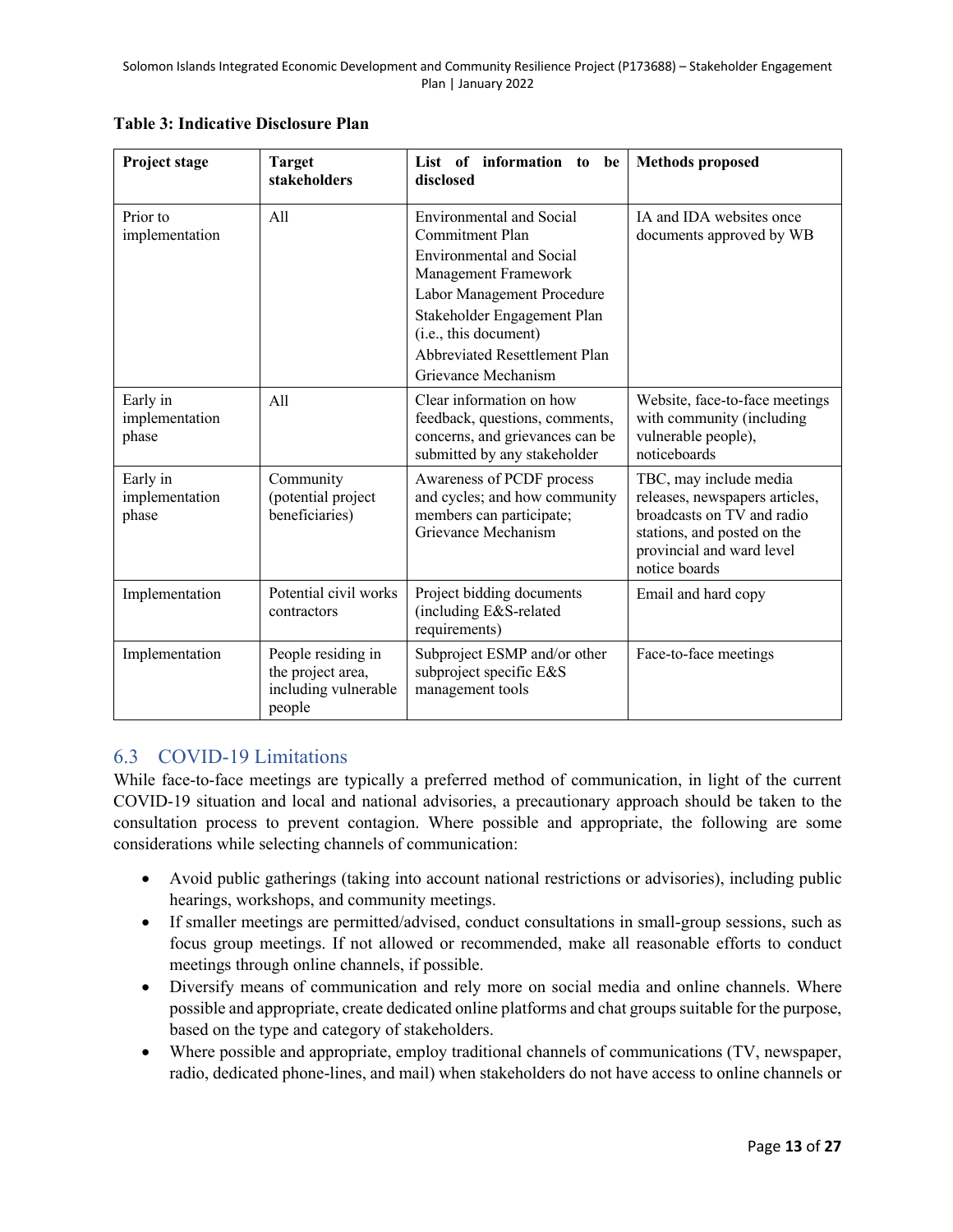do not use them frequently. Traditional channels can also be highly effective in conveying relevant information to stakeholders and allow them to provide their feedback and suggestions.

• Where direct engagement with project-affected people or beneficiaries is necessary, identify channels for direct communication with each affected household via a context-specific combination of e-mail messages, mail, online platforms, dedicated phone lines with knowledgeable operators.

## 7 Grievance Mechanism

The Grievance Mechanism (GM) is a mechanism to receive and facilitate the resolution of stakeholder's concerns, complaints, and grievances about the Project, including concerns relating to environmental and social impacts and issues. The GM allows stakeholders to comment on or express concern on matters relating to project implementation. It is intended to allow these various stakeholders to pass on important information to higher levels of project oversight and management in a neutral and, if necessary, anonymous way.

A formal GM will be implemented by the PMU and will be used for project-related grievances. Although the final responsibility for implementation of the GM will sit with the PMU's Project Manager, they will be supported at the Ward and Provincial levels by:

- **Community Monitoring Groups:** who will communicate community grievances to Wards and/or PGs.
- **WSOs and Chairperson of the Ward Committee:** the WSO will receive Project grievances and pass these onto the Chairperson of the Ward Committee who would work to resolve.
- **Provincial Government Planning Team:** who will resolve Project grievances at Provincial Level where possible. This would be coordinated by the Provincial Program Coordinator. The Provincial Secretary would be involved in the resolution of grievances that cannot be resolved by other members of the Provincial Government Planning Team.

The draft GM is provided in Annex III and may be updated by the PMU prior to implementation, including the consideration of lessons learned from former Community Governance and Grievance Management (CGGM) Project<sup>3</sup>. The final GM will include contact details for lodging a grievance (i.e., contact name/s, phone number/s, website address, etc.).

## 8 Monitoring and Reporting

The WSOs will monitor and verify that the WDCs are liaising with village communities and PGs. The Community Monitoring Groups will also monitor and track the representation of community members in the discussions at the community level relating to priorities for infrastructure (i.e., subprojects).

<sup>&</sup>lt;sup>3</sup> At the request of the MPGIS, IDA and MPGIS have been considering how aspects of the former CGGM Project could be incorporated into IEDCR. There is agreement that integrating some of the key functions that CGGM's Community Officers (COs) play into the roles of WSOs would bring important benefits, because of the relationship between governance and development at local level, the commonalities between some of the functions of COs and WSOs, and the improved prospects for sustainability that integration would offer. At the same time, a number of risks need to be mitigated for the integration to be successful. MPGIS will draft a TOR for the integrated position, consulting with key stakeholders including the CGGM team and Provincial Secretaries Given that the position will be financed by the Project, IDA will be required to prior review the TOR. MPGIS, MECDM and IDA will then review the Project budget for IEDCR to assess whether the financing it provides for the training and supervision of WSOs for the life of the Project and the incubation of WSOs in the first year of the project, is consistent with SIG's requirements.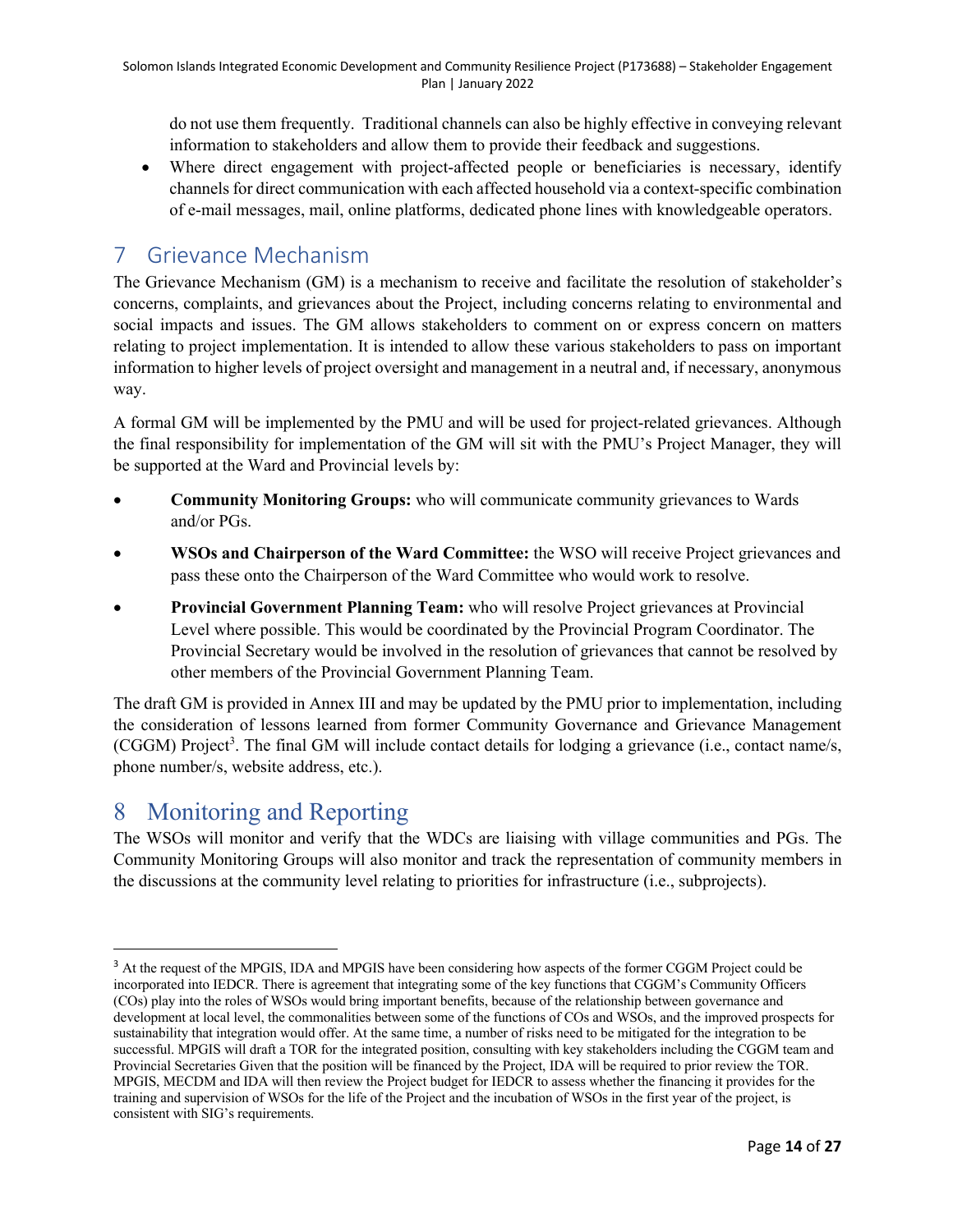During the project implementation, the PMU E&S Specialist will prepare semi-annual and annual summary reports on the environmental and social performance of the Project for the WB. These reports will include an update on the implementation of the stakeholder engagement plan and grievance management. The annual reports will be disclosed on the MPGIS and/or MEDCM website and made available in the provincial offices. Examples of SEP-related indicators that may be used in the semi-annual and annual summary reports are provided in

Table **4**.

The Project team will prepare Incident Notifications for the WB, if and when required.

#### **Table 4: Example SEP-related indicators for Progress Reports**

#### **Engagement:**

- Number and location of community awareness-raising or training meetings
- Number of men and women that attended each of the meetings above
- Number, location, attendance, and documentation of the meetings held with the authorities and communities or other stakeholders
- For each meeting, number and nature of comments received, actions agreed during these meetings, status of those actions.
- Number and nature of engagement activities with other stakeholders, disaggregated by category of stakeholder (Governmental departments, NGOs)
- Issues raised by NGOs and other stakeholders, actions agreed with them, and those actions' status. Minutes of meetings will be annexed to the six-monthly report
- Number and nature of project documents publicly disclosed
- Number and nature of updates of the project website
- Number and categories of comments received on the website

### **Grievance Redress Mechanism:**

- Number of grievances received, in total and at the provincial and national levels, on the website, disaggregated by complainant's gender and means of receipt (telephone, e-mail, discussion)
- Number of grievances received from affected people, external stakeholders
- Average time of complaint's redress process, disaggregated by gender of complainants and categories of complaints
- Number of grievances which have been (i) opened, (ii) opened for more than 30 days, (iii) those which have been resolved, (iv) closed, and (v) number of responses that satisfied the complainants during the reporting period disaggregated by category of grievance, gender, age and location of complainant.
- Trends in time and comparison of number, categories, and location of complaints with previous reporting periods

### **Workers Grievances:**

• Number of grievances raised by workers, disaggregated by gender of workers and worksite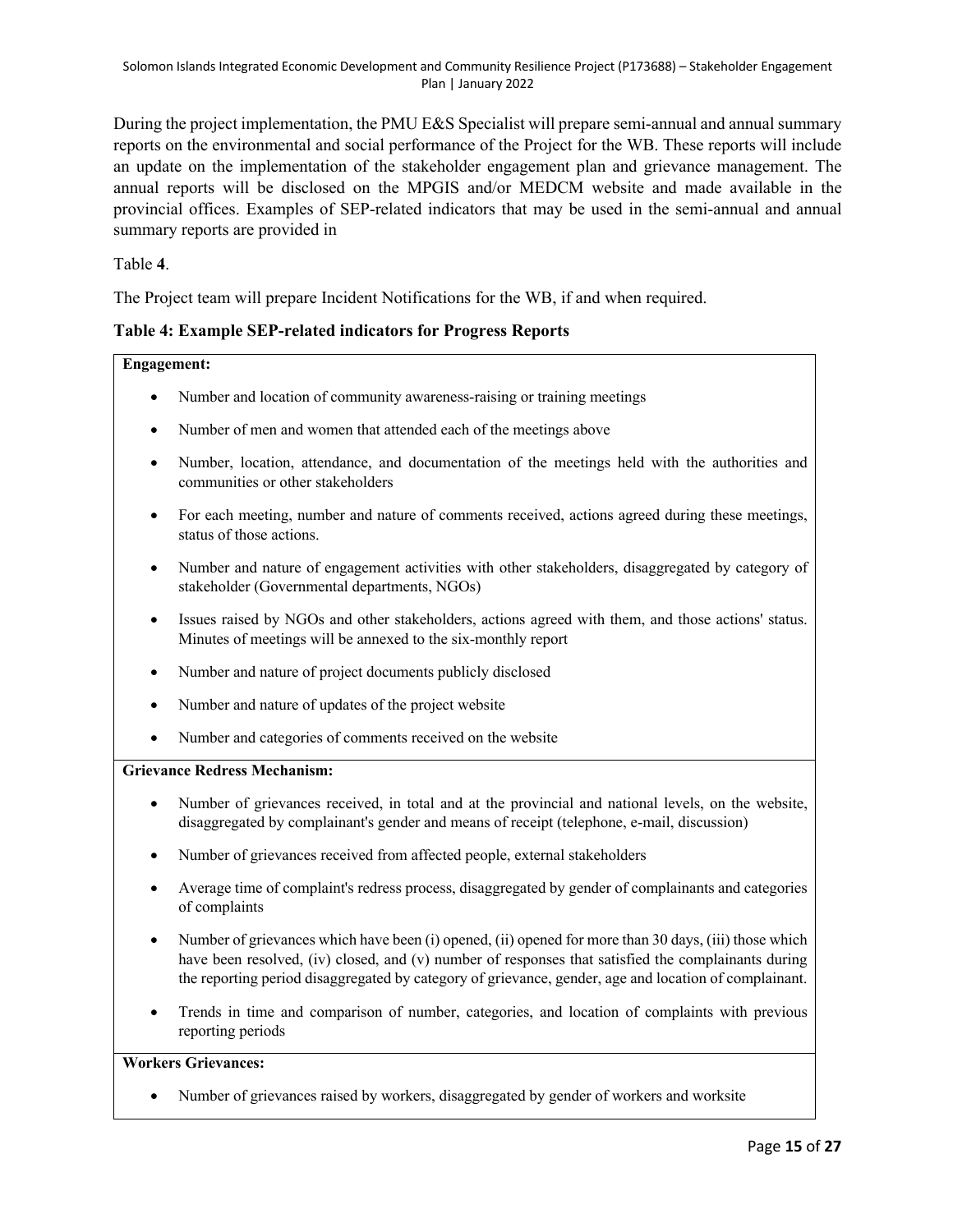- Profile of those who lodge a grievance (gender, age, worksite), by category of grievances.
- Average time of complaint's redress process, disaggregated by gender of complainants and categories of complaints
- The trend in time and comparison of number, categories, and location of complaints with previous reporting periods

## 9 Resources and Responsibilities for Implementation

## 9.1 Responsibilities for Implementation

The owner of this SEP is the PMU. The PMU E&S Specialist will lead its implementation, however, there are many roles that input to the implementation of the activities specified in this SEP. The PMU team will need to coordinate closely at the provincial and ward levels to ensure the successful implementation of this plan. The key parties involved in the stakeholder engagement process and their responsibilities are provided in Table 5.

| Party                                  | <b>Responsibilities</b>                                                                                                                                                                                                                                                                                                                                           |  |  |  |
|----------------------------------------|-------------------------------------------------------------------------------------------------------------------------------------------------------------------------------------------------------------------------------------------------------------------------------------------------------------------------------------------------------------------|--|--|--|
| PMU Project Manager                    | Implement the GM                                                                                                                                                                                                                                                                                                                                                  |  |  |  |
| PMU E&S Specialist                     | Plan and implement the SEP<br>Monitor of and report on E&S performance to the project team and the WB<br>Provide E&S training                                                                                                                                                                                                                                     |  |  |  |
| PMU Media and<br>Communications        | Create and monitor the communication and information dissemination strategy and<br>workplan<br>Oversee the development of communications material templates<br>Liaise with the Provincial Planning Coordinators and WSOs to collect and report on<br>relevant information<br>Manage the project information releases (e.g., media releases, website uploads, etc) |  |  |  |
| <b>CCARROs</b>                         | Community engagement and disclosure<br>Provide E&S training                                                                                                                                                                                                                                                                                                       |  |  |  |
| <b>WSOs</b>                            | Coordinate the resolution Project grievances at Ward Level where possible.<br>Community engagement and disclosure                                                                                                                                                                                                                                                 |  |  |  |
| Chairperson of the Ward<br>Committee   | Resolve Project grievances at Ward Level where possible                                                                                                                                                                                                                                                                                                           |  |  |  |
| Provincial Program<br>Coordinators     | Coordinate the resolution of Project grievances at Provincial Level where possible.                                                                                                                                                                                                                                                                               |  |  |  |
| Provincial Government<br>Planning Team | Resolve Project grievances at Provincial Level where possible                                                                                                                                                                                                                                                                                                     |  |  |  |
| Provincial Secretary                   | Resolve grievances that cannot be resolved by other members of the Provincial<br>Government Planning Team                                                                                                                                                                                                                                                         |  |  |  |
| <b>Community Monitoring</b><br>Groups  | Communicate community grievances to Wards and/or PGs.<br>Monitor and track the representation of community members in the discussions at the<br>community level relating to priorities for infrastructure                                                                                                                                                         |  |  |  |

|  | <b>Table 5: Responsibilities for Implementation</b> |  |  |
|--|-----------------------------------------------------|--|--|
|  |                                                     |  |  |

## 9.2 Implementation Budget

Budget allocation for items that relate to the implementation of the SEP are included in the overall project budget. These include: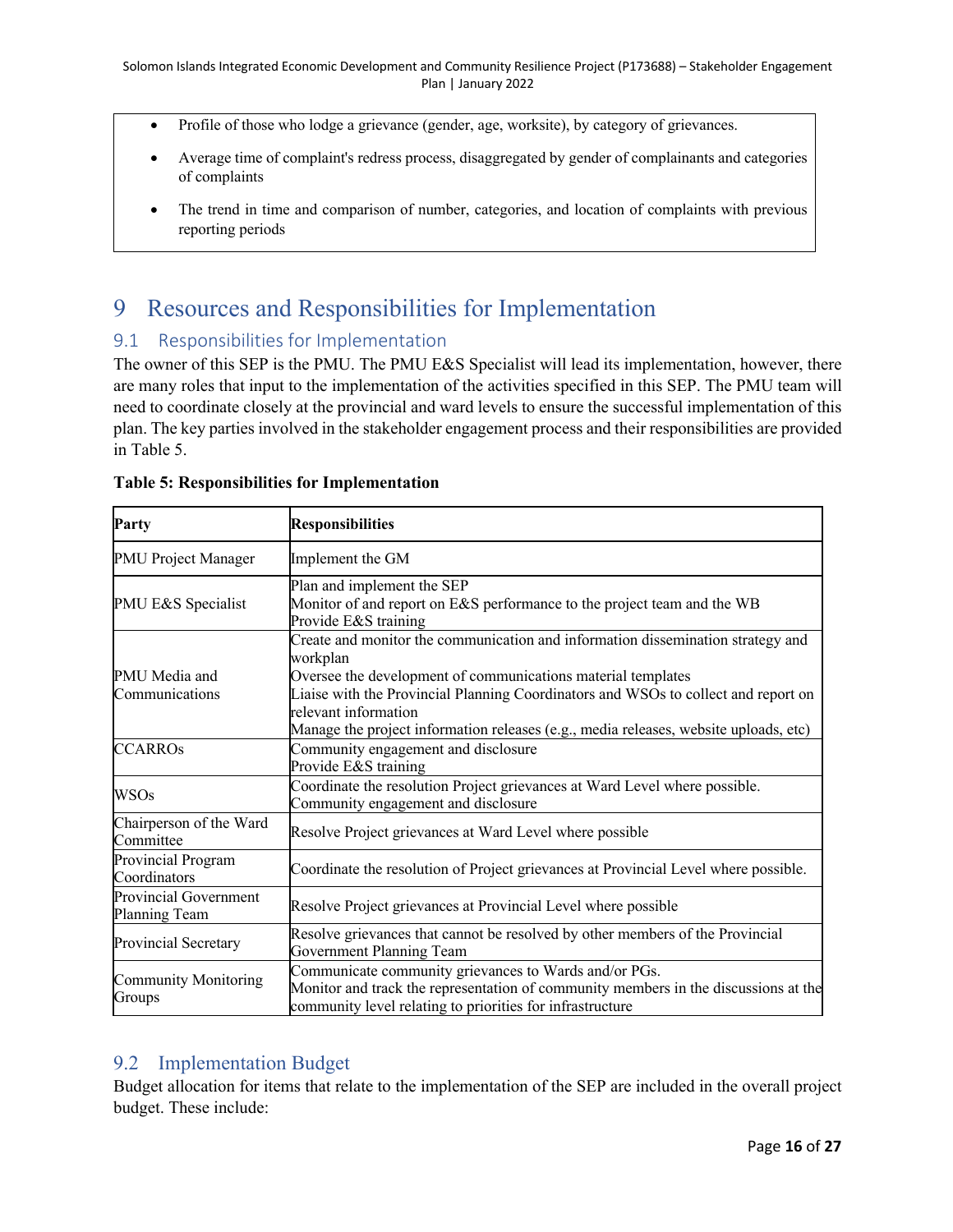- PMU Media and Communications Officer (48 months)
- PMU E&S Specialist (x1) (48 months)
- CCARRO (x5) (48 months)
- International E&S Specialist (12 months)
- Travel and PPE costs for E&S staff to travel to sites for training and conducting project supervision, monitoring and reporting.
- Printing of brochures, posters, and notices for engagement activities.
- Hire of halls, conference rooms, etc.
- Ad hoc communications materials.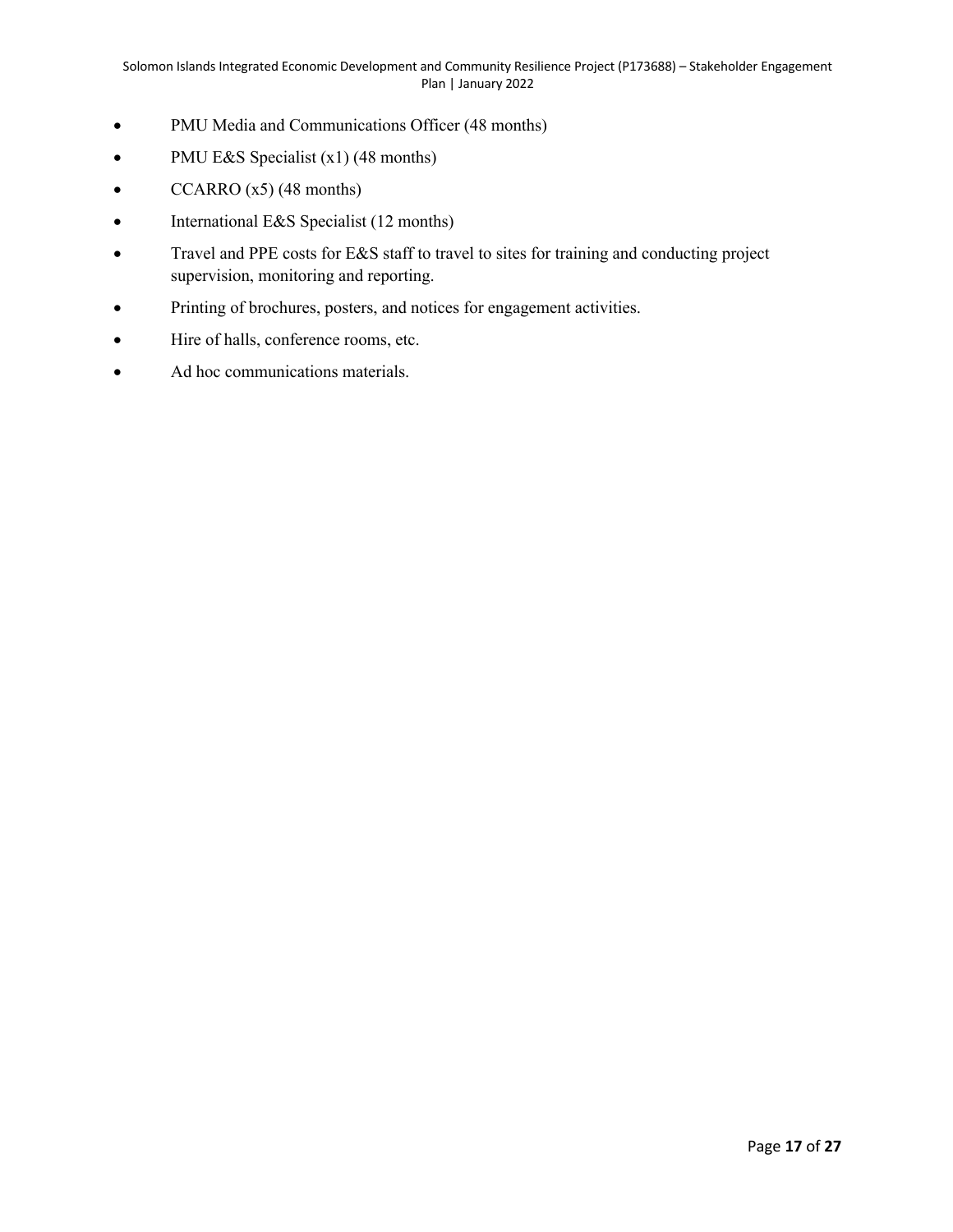|  | Annex I. Abbreviations and Acronyms |
|--|-------------------------------------|
|  |                                     |

| <b>CCARRO</b> | Climate Change Adaptation and Risk Reduction Officer                         |
|---------------|------------------------------------------------------------------------------|
| <b>CFP</b>    | <b>Chance Finds Procedure</b>                                                |
| E&S           | <b>Environmental and Social</b>                                              |
| <b>ESCP</b>   | Environmental and Social Commitment Plan                                     |
| <b>ESF</b>    | <b>Environmental and Social Framework</b>                                    |
| <b>ESMF</b>   | Environmental and Social Management Framework                                |
| <b>ESS</b>    | <b>Environmental and Social Standard</b>                                     |
| GM            | Grievance Mechanism                                                          |
| <b>IDA</b>    | <b>International Development Association</b>                                 |
| <b>IEDCR</b>  | Integrated Economic Development and Community Resilience                     |
| <b>LMP</b>    | Labour Management Procedure                                                  |
| M&E           | Monitoring and Evaluation                                                    |
| <b>MECDM</b>  | Ministry of Environment, Climate Change, Disaster Management and Meteorology |
| MoFT          | Ministry of Finance                                                          |
| <b>MPGIS</b>  | Ministry of Provincial Government and Institutional Strengthening            |
| <b>PCDF</b>   | Provincial Capacity Development Fund                                         |
| PG            | Provincial Government                                                        |
| <b>PMU</b>    | Project Management Unit                                                      |
| <b>POM</b>    | PDCF Project Operations Manual                                               |
| <b>PPA</b>    | Project Preparation Advance                                                  |
| <b>SEP</b>    | Stakeholder Engagement Plan                                                  |
| <b>WB</b>     | World Bank                                                                   |
| <b>WDC</b>    | Ward Development Committee                                                   |
| <b>WSO</b>    | Ward Support Officer                                                         |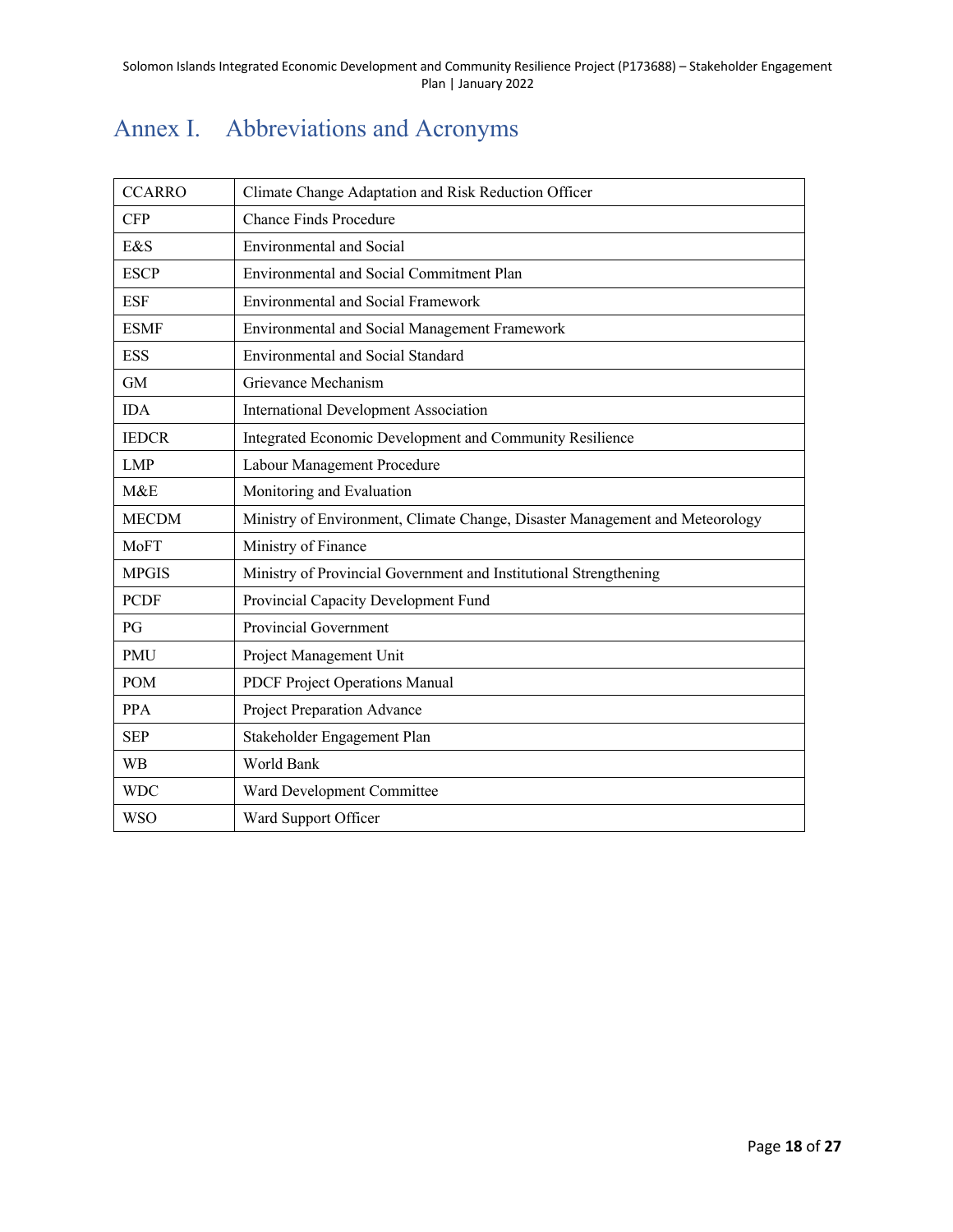## Annex II. Stakeholders Included in World Bank Missions

The following stakeholders were consulted as part of the WB IEDCR Project Missions (Identification Mission; Preparation Mission #1; Preparation Mission #2).

- Ministry of Financing and Treasury
- Ministry of Provincial Government and Institutional Strengthening
- Ministry of Environment, Climate Change, Disaster Management and Meteorology
- Ministry of Provincial Government and Institutional Strengthening
- National Disaster Management Office
- Auditor General Office
- Rural Development Program II Team
- Australian High Commission
- Australian Department of Foreign Affairs and Trade
- New Zealand High Commission
- United Nations Capital Development Fund
- International Finance Corporation
- European Union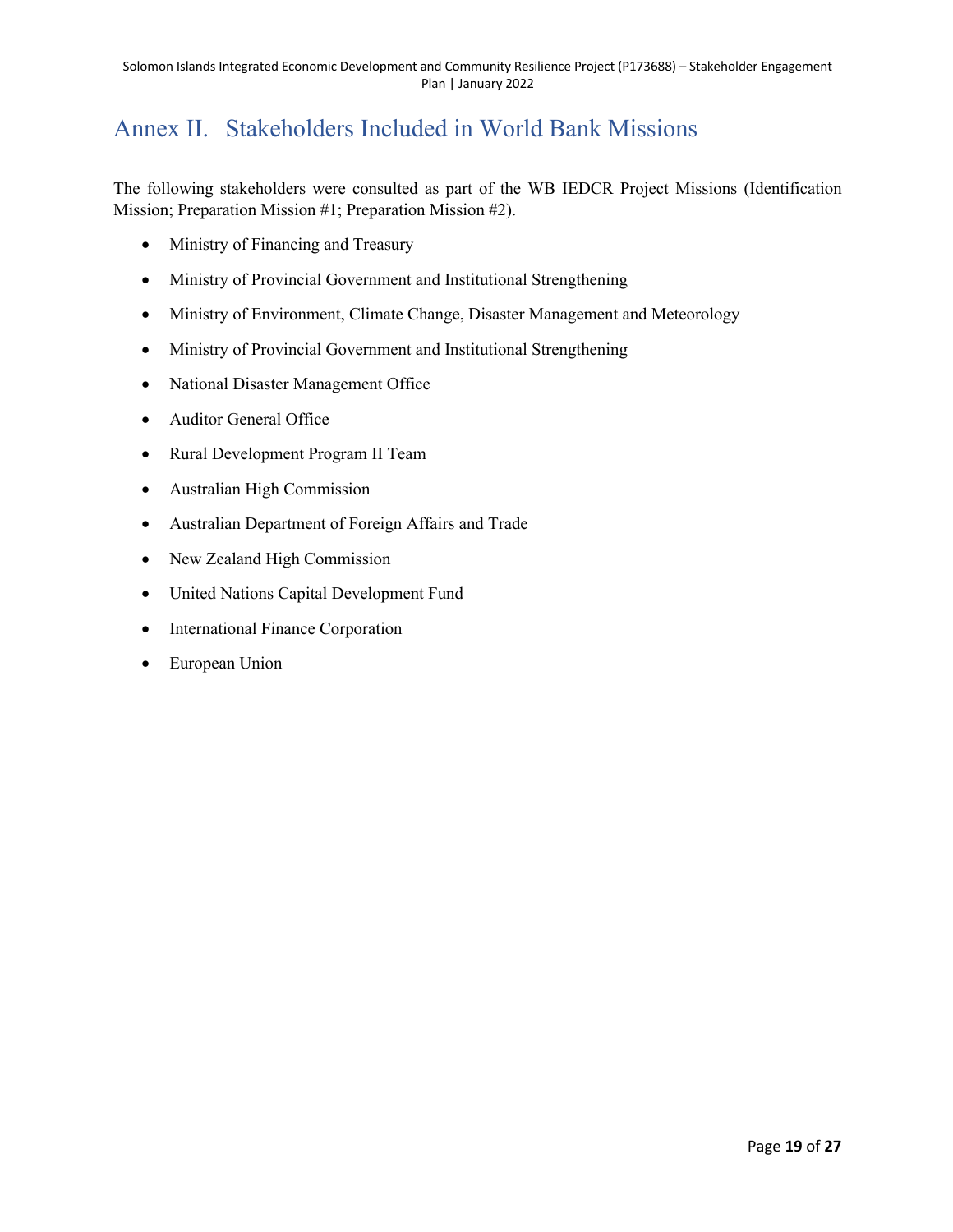## Annex III. Draft Grievance Mechanism

The Grievance Mechanism (GM) is a mechanism to receive and facilitate the resolution of stakeholder's concerns, complaints, and grievances about the IEDCR Project, including concerns relating to environmental and social impacts and issues. The GM allows stakeholders to comment on or express concern on matters relating to project implementation. It is intended to allow these various stakeholders to pass on important information to higher levels of project oversight and management in a neutral and, if necessary, anonymous way.

The IEDCR Project Draft GRM is adopted from ART Project (P173043), which is a modified version of the World Bank funded CAUSE Project (P161320). The Solomon Islands ART Project adopted the GM from the Solomon Islands CAUSE Project as it was considered a successful GRM based on the findings provided in the CAUSE Project's aide memoire (December 2020), with all 26 recorded grievances being resolved within the target timeframe. Lessons learned from the former Community Governance and Grievance Management (CGGM) Project will also be taken into consideration when finalizing the GM<sup>4</sup>.

The final GM will also include contact details for lodging a grievance (i.e., contact name/s, phone number/s, website address, etc.).

The GM is comprised of:

- 1. Feedback Mechanism the process for receiving and recording feedback
- 2. Grievance Redress Mechanism the process for managing grievances
- 3. Feedback and Grievance Register and Reporting Procedures the system for reporting feedback grievance information

'Feedback' refers to comments or suggestions received from stakeholders that relate to the project, but are not raised as a complaint that requires specific action for that individual stakeholder. These comments or suggestions can be either positive or negative.

A 'Grievance' arises from a complaint made which is usually negative towards the project and requires a specific response to the person or group who has made the complaint. Based on previous experience, grievances arising from the IEDCR Project is likely to be:

- From community workers relating to project processes that might be resolved at the rudimentary level by providing accurate information that complainants are looking for and through clarification on project policies/rules.
- From contractors regrading procurement or payment issues.
- From the public regarding the project works and/or workers.
- Selection and approvals of subprojects for funding.

### **Feedback Mechanism**

Feedback from project participants, the community and other stakeholders should be encouraged to help ensure that the project is appropriate and can continuously improve throughout implementation. Feedback

<sup>&</sup>lt;sup>4</sup> At the time of the preparation of the Draft GM consultation with the CGGM team had not yet been undertaken.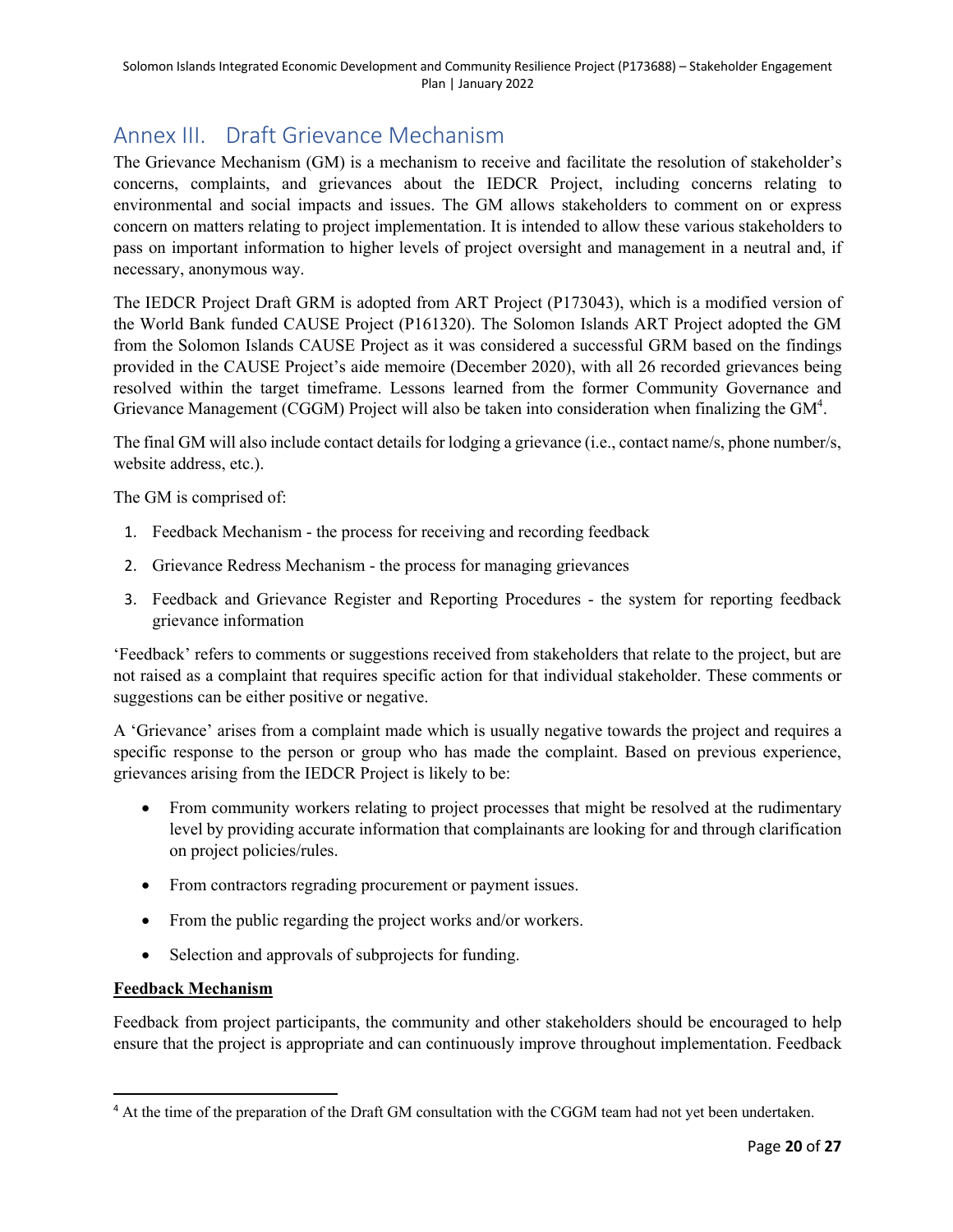should be able to be provided in numerous ways to provide maximum opportunity for feedback to be received. Feedback can be received though:

- Completion of a specific feedback form (Table 1), which individuals can complete (or request to be completed on their behalf by project staff) and submitted to any staff member of the project. The form will be available through on the MPGIS and/or MEDCM website and hardcopies carried with project staff. A locked suggestion box at project offices will also be maintained with hardcopies of the feedback form available nearby.
- Calling a hotline mobile number that will be maintained within the PMU's office in Honiara to receive anonymous feedback or complaints by phone call or text.
- General discussions with communities and other stakeholders at engagements sessions, which will be recorded by project staff.

These feedback mechanisms should be communicated to communities, especially the options for remotely submitting feedback. Ward Support Officers will distribute a flyer about the GM to the Community Monitoring Groups and place on noticeboards at the commencement of project implementation. This will be repeated at subproject locations prior to construction.

Additional feedback mechanisms may be developed as part of the overall project monitoring program.

| Name of person giving feedback (leave<br>blank if anonymous)        |  |
|---------------------------------------------------------------------|--|
| Gender and age of person giving feedback                            |  |
| Location/s that feedback relates<br>to<br>(Province and local area) |  |
| Name of person documenting feedback                                 |  |
| Date of receiving feedback                                          |  |

### **Table 1 - Feedback Form**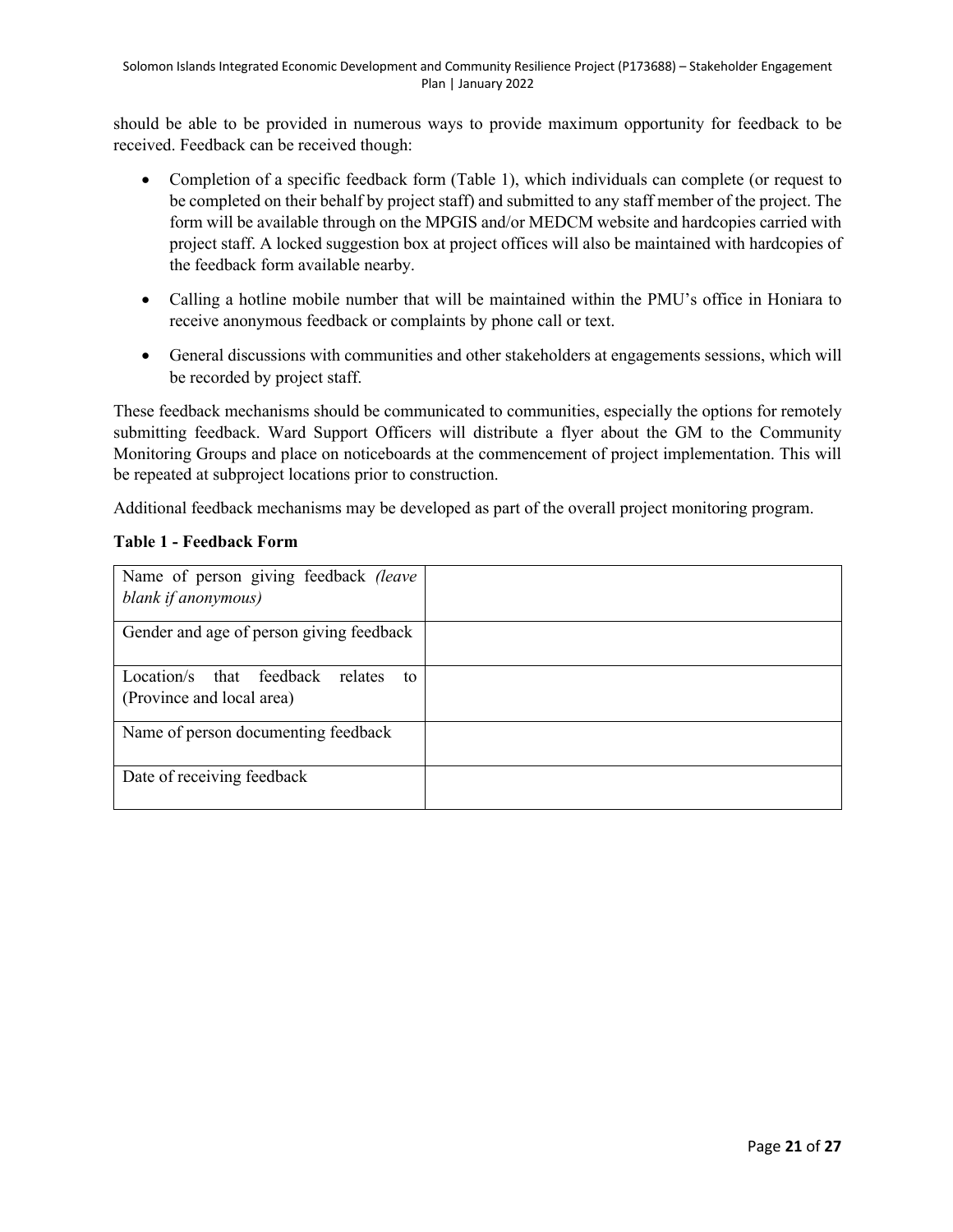Details of feedback

Action Taken (if necessary)

#### **Grievance Redress Mechanism**

The GRM process strives for a culture of openness to grievances, and for resolution of most grievances at the initial engagement level with Ward Support Officer and, as necessary, with the local and community level. Where this is not possible, it outlined the process for involving Provincial Planning Coordinator as required. Each step of the process is explained in the following paragraphs.

All grievances must be recorded using Grievance Redress Form (Table 2).

### **Step 1. Resolution by Chairperson of the Ward Committee**

Ward Support Officers will normally be the first layer of engagement between the project and project participants (e.g., community workers). The Ward Support Officers would receive Project grievances and pass these onto the Chairperson of the Ward Committee who would work to resolve. Issues raised at this level may include queries and complaints by groups who have applied for work and have not as yet been selected, complaints relating to pay or to working conditions. All grievances entering the process at this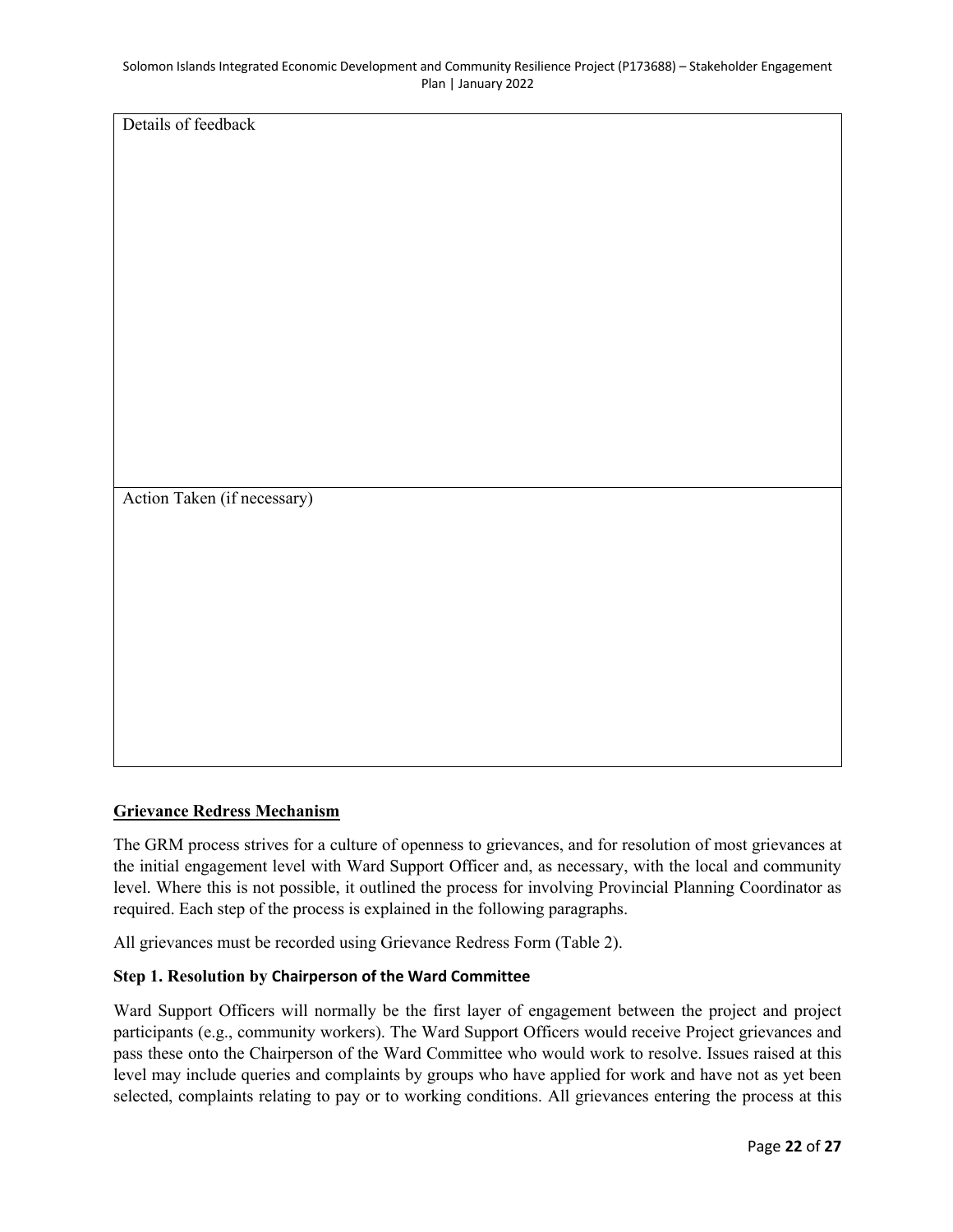level will be recorded and tracked with project grievance forms. Specific FAQs, brochures and posters should be developed and distributed to the public to reduce the time taken to address grievances relating to selection, equity and applications. As most contracts for community works are short it is necessary that grievances related to community workers should be immediately addressed with a view to reaching resolution within one working week. All other grievances including those raised by the general public should be addressed within two working weeks and should include advice of what further steps can be taken in cases where the complainant is not satisfied with the response. It is expected that most complaints should be addressed at this first step, however, if a resolution satisfactory to the complainant/s is not at this step, the complaint should progress to Step 2.

### **Step 2. Involvement of Provincial Government Planning Team**

The Provincial Program Coordinator will coordinate the resolution of grievances and be supported by the wider Provincial Government Planning Team. They will deal with: grievances not resolved by the Chairperson of the Ward Committee in the required time; with grievances with which the complainants are not satisfied with the actions taken by the Chairperson of the Ward Committee; complaints and grievances brought by contractors of subprojects and any allegations of corruption. For serious cases, a panel of investigators which shall conduct fact-finding and recommend sanctions or any further action as needed. The Provincial Government Planning Team should have taken action on grievances brought to them in at least two working weeks having investigated the matter and contacted the complainants as to their recommendations and actions. All grievances that cannot be resolved within two working weeks should be forwarded to the Provincial Secretary for resolution.

### **Step 3. Involvement of Provincial Secretary**

The Provincial Secretary will work to resolve grievances not resolved by the Provincial Government Planning Team in the required time; with grievances with which the complainants are not satisfied with the actions taken by the Provincial Government Planning Team. The Provincial Secretary should have taken action on grievances brought to them in at least two working weeks having investigated the matter and contacted the complainants as to their recommendations and actions. All complainants of grievances that cannot be resolved within two working weeks should be promptly advised that their complaint has been forwarded to the office of the PMU. When referring issues to PMU, the Provincial Secretary must include a written brief accompanied by all documentation including the updated project grievance forms.

### **Step 4. Referral to PMU**

Serious issues that cannot be resolved by the Provincial Secretary should be promptly referred to the PMU. The general public should be aware that they have the right to bring serious allegations and issues relating to project design directly to either of these offices. These services will include communications with the complainants and updating of project grievance forms.

Responses to most grievances referred to the PMU should be completed in a maximum of two weeks. The World Bank office in Honiara should be a last resort to become involved in attempts to address grievances not resolved at the national implementing agency. Table 2 presents an example of Grievance Redress Form.

### **Table 2 - Grievance Redress Form**

### **BASIC INFORMATION**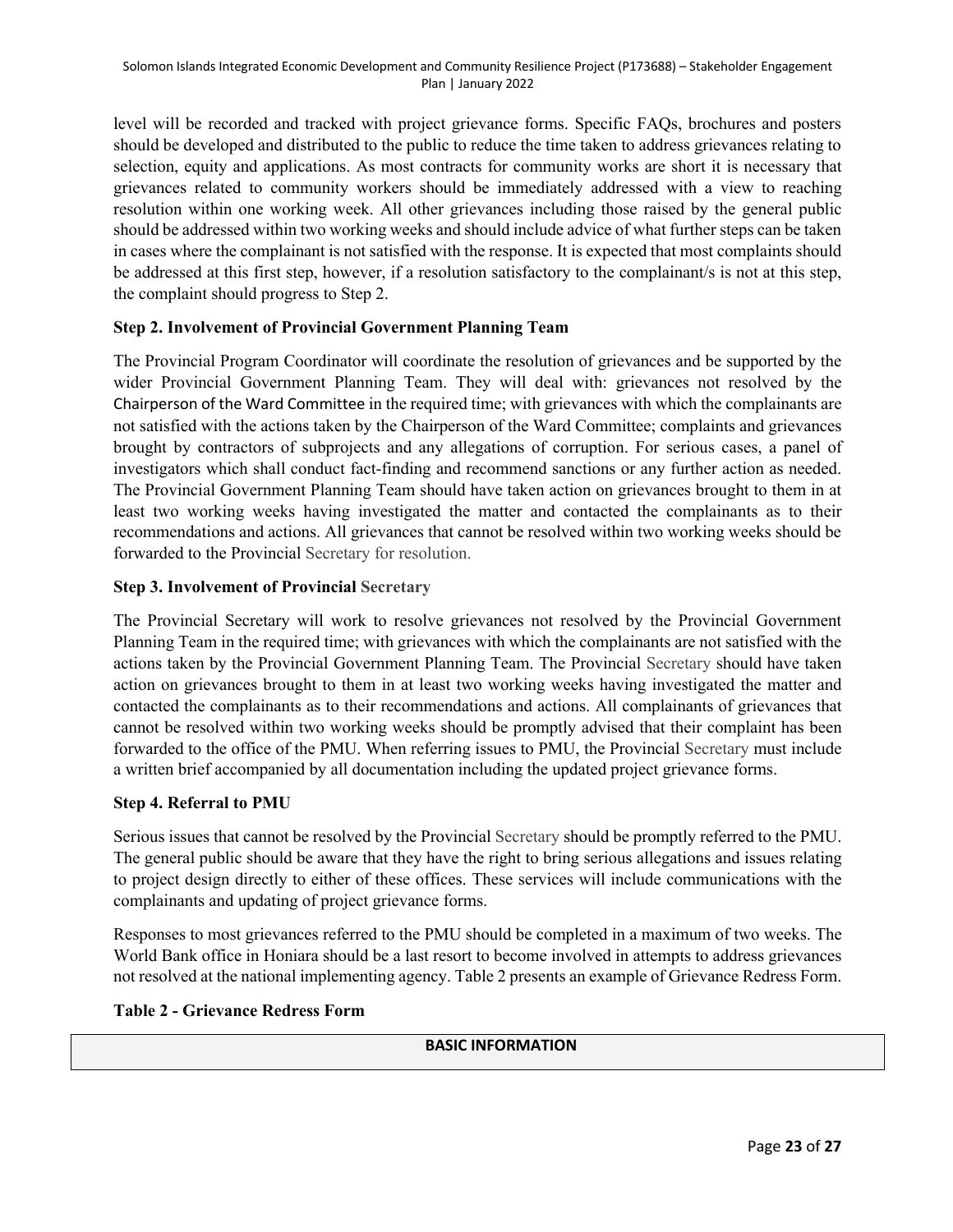|                                        |                                           |                                           | Complainant - category |  |  |  |  |  |  |  |
|----------------------------------------|-------------------------------------------|-------------------------------------------|------------------------|--|--|--|--|--|--|--|
|                                        |                                           |                                           | Community worker       |  |  |  |  |  |  |  |
|                                        |                                           |                                           | Group leader           |  |  |  |  |  |  |  |
|                                        |                                           |                                           | Contractor             |  |  |  |  |  |  |  |
|                                        |                                           | General public                            |                        |  |  |  |  |  |  |  |
| Ward:                                  |                                           | <b>NGO</b>                                |                        |  |  |  |  |  |  |  |
|                                        |                                           | Parliamentarian<br>Other (please specify) |                        |  |  |  |  |  |  |  |
|                                        |                                           |                                           |                        |  |  |  |  |  |  |  |
| Ethnic Background:                     |                                           |                                           |                        |  |  |  |  |  |  |  |
|                                        |                                           |                                           |                        |  |  |  |  |  |  |  |
|                                        | Gender: F / M                             |                                           |                        |  |  |  |  |  |  |  |
| How the complaint was received:        |                                           |                                           |                        |  |  |  |  |  |  |  |
| In person                              | Project Help Desk Referral from Community |                                           |                        |  |  |  |  |  |  |  |
| Community Leader                       | Project Event<br>Written                  | Telephone                                 |                        |  |  |  |  |  |  |  |
|                                        |                                           |                                           |                        |  |  |  |  |  |  |  |
|                                        |                                           |                                           |                        |  |  |  |  |  |  |  |
| <b>DETAILS OF COMPLAINT/GRIEVANCE:</b> |                                           |                                           |                        |  |  |  |  |  |  |  |
|                                        |                                           |                                           |                        |  |  |  |  |  |  |  |
|                                        |                                           |                                           |                        |  |  |  |  |  |  |  |
|                                        |                                           |                                           |                        |  |  |  |  |  |  |  |
|                                        |                                           |                                           |                        |  |  |  |  |  |  |  |
|                                        |                                           |                                           |                        |  |  |  |  |  |  |  |
|                                        |                                           |                                           |                        |  |  |  |  |  |  |  |
|                                        | <b>COMPLAINTS AGAINST</b>                 |                                           |                        |  |  |  |  |  |  |  |
| Group leader                           | <b>Works Coordinator</b>                  | <b>MPGIS</b>                              | Project processes      |  |  |  |  |  |  |  |
|                                        |                                           |                                           |                        |  |  |  |  |  |  |  |
| Contractor                             | Supervisors                               | <b>MEDCM</b>                              | Project design         |  |  |  |  |  |  |  |
|                                        |                                           |                                           |                        |  |  |  |  |  |  |  |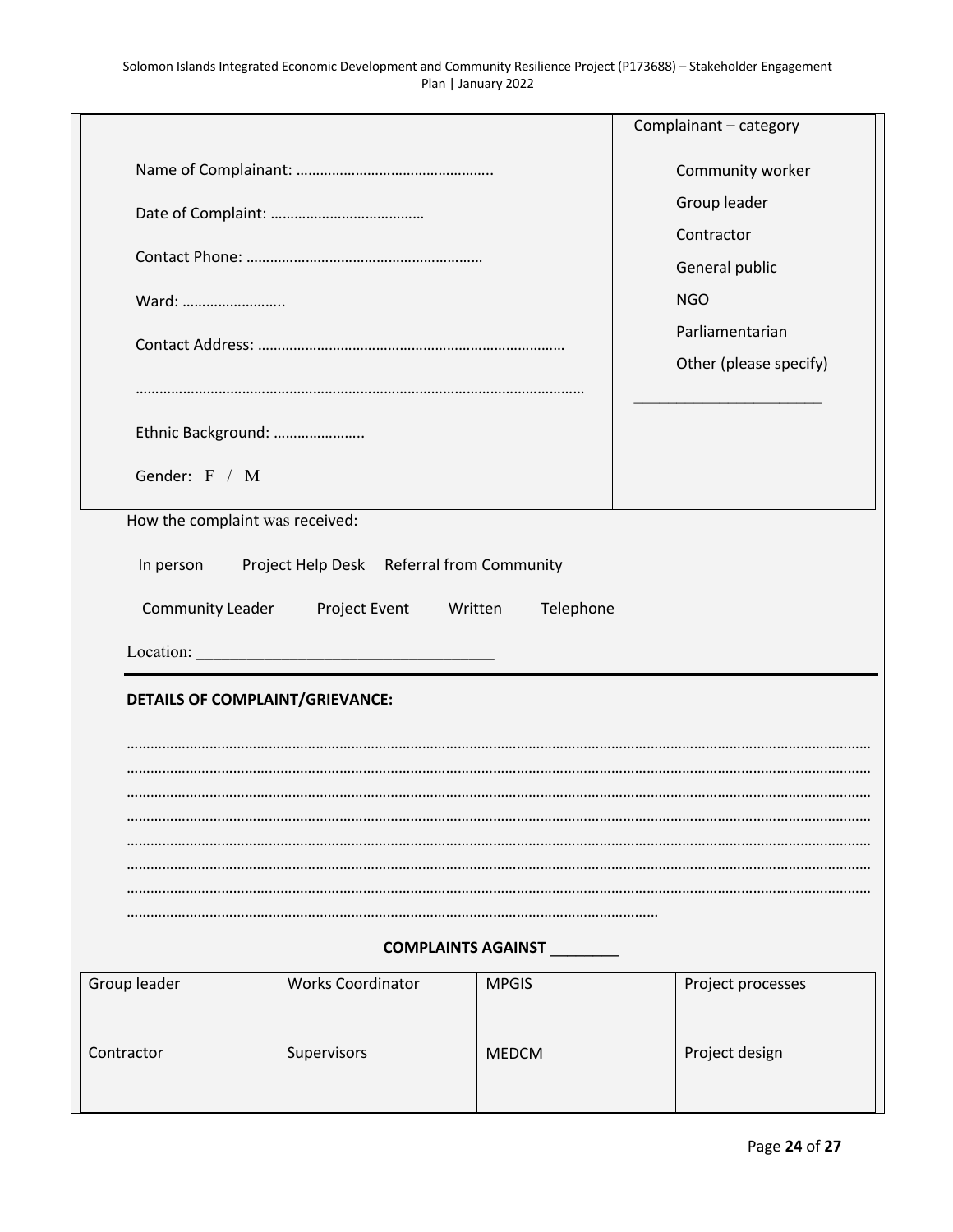| <b>WSO</b>                  |                    |                          |
|-----------------------------|--------------------|--------------------------|
|                             |                    |                          |
| <b>B. Project Processes</b> | C. Project Design  | D. Corruption related    |
| Registration                | Project goals      | Corruption               |
| Screening & endorsement     | Community needs    |                          |
| Targeting & selection       | Other<br>(specify) |                          |
| Training                    |                    |                          |
| Other<br>(specify)          |                    |                          |
|                             |                    | <b>TYPE of COMPLAINT</b> |

| LEVEL 1 (Ward Support Officer / Chairperson of the Ward Committee)                            |               |                 |  |  |  |  |  |  |
|-----------------------------------------------------------------------------------------------|---------------|-----------------|--|--|--|--|--|--|
| Name of Project Staff:                                                                        |               | Date of Action: |  |  |  |  |  |  |
| Details of Level 1 response/resolution (including persons involved)                           |               |                 |  |  |  |  |  |  |
| Result: Resolved<br>Unresolved and referred to Level 2<br>Comments/reaction from complainant: | Date: $\dots$ |                 |  |  |  |  |  |  |
|                                                                                               |               |                 |  |  |  |  |  |  |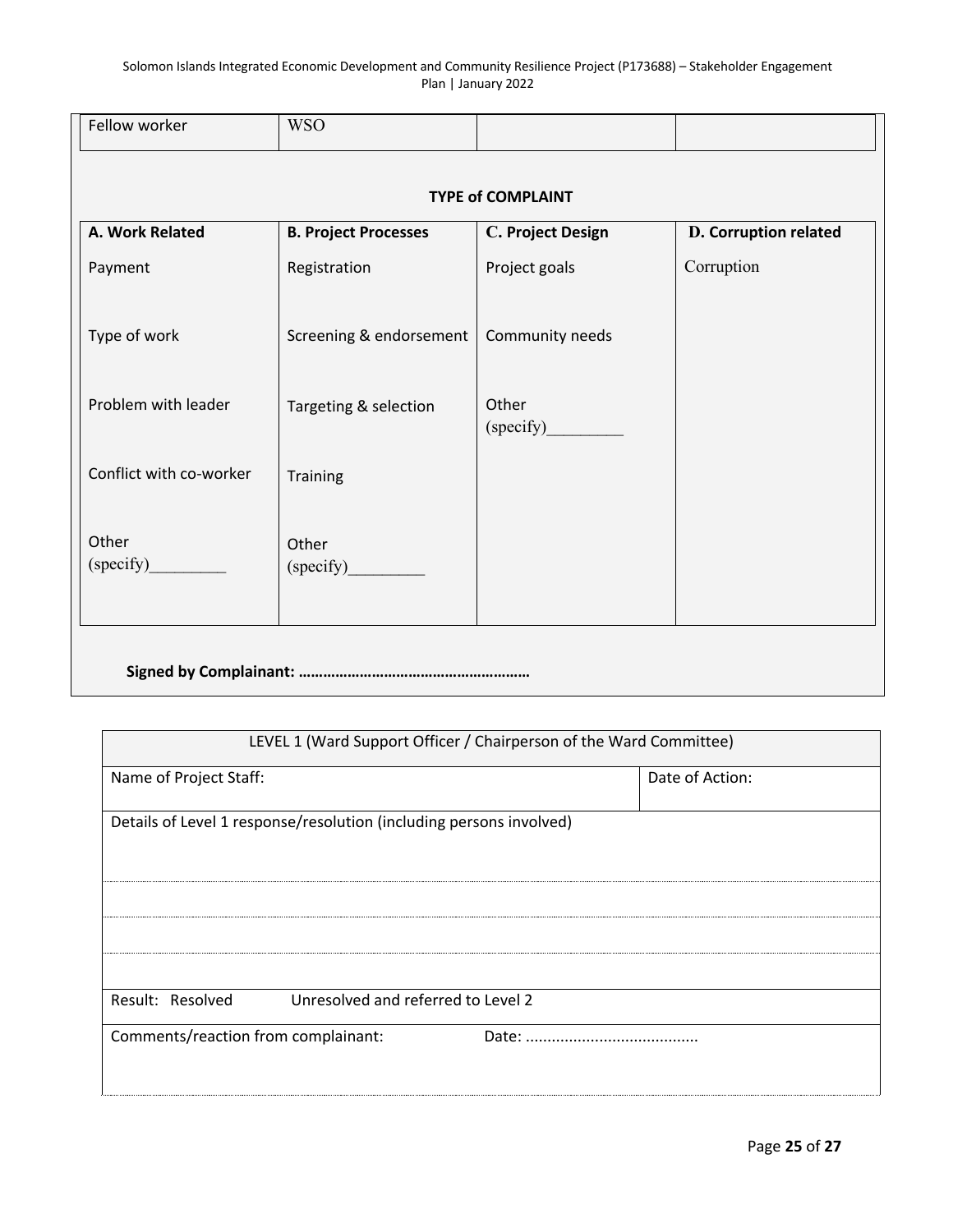| LEVEL 2 (Provincial Program Coordinator / Provincial Government Planning Team) |                 |  |  |  |  |  |  |  |  |
|--------------------------------------------------------------------------------|-----------------|--|--|--|--|--|--|--|--|
| Name of Project Staff:                                                         | Date of Action: |  |  |  |  |  |  |  |  |
| Details of Level 2 response/resolution (including persons involved)            |                 |  |  |  |  |  |  |  |  |
| Result: Resolved<br>Unresolved and referred to Level 3                         |                 |  |  |  |  |  |  |  |  |
| Comments/reaction from complainant:                                            |                 |  |  |  |  |  |  |  |  |
|                                                                                |                 |  |  |  |  |  |  |  |  |

| LEVEL 3 (Provincial Secretary)                                      |                 |  |  |  |  |  |  |  |
|---------------------------------------------------------------------|-----------------|--|--|--|--|--|--|--|
| Name of Project Staff:                                              | Date of Action: |  |  |  |  |  |  |  |
|                                                                     |                 |  |  |  |  |  |  |  |
| Details of Level 3 response/resolution (including persons involved) |                 |  |  |  |  |  |  |  |
|                                                                     |                 |  |  |  |  |  |  |  |
|                                                                     |                 |  |  |  |  |  |  |  |
|                                                                     |                 |  |  |  |  |  |  |  |
|                                                                     |                 |  |  |  |  |  |  |  |
|                                                                     |                 |  |  |  |  |  |  |  |
|                                                                     |                 |  |  |  |  |  |  |  |
|                                                                     |                 |  |  |  |  |  |  |  |
|                                                                     |                 |  |  |  |  |  |  |  |
|                                                                     |                 |  |  |  |  |  |  |  |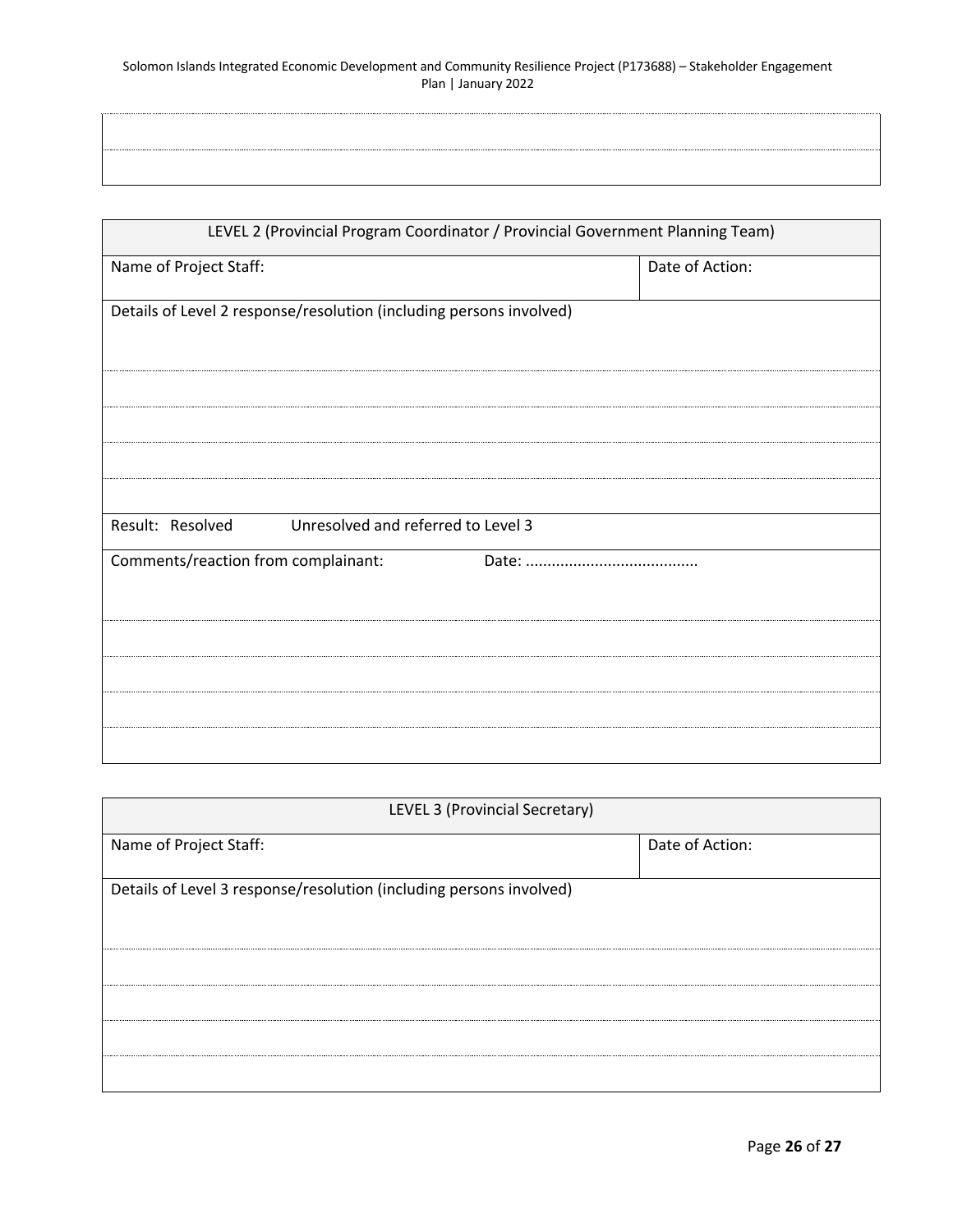| Result: Resolved                    | Unresolved and referred to Level 4 |  |
|-------------------------------------|------------------------------------|--|
| Comments/reaction from complainant: |                                    |  |
|                                     |                                    |  |
|                                     |                                    |  |
|                                     |                                    |  |
|                                     |                                    |  |

| LEVEL 4 (PMU)                                                                            |                 |  |  |  |  |  |  |  |
|------------------------------------------------------------------------------------------|-----------------|--|--|--|--|--|--|--|
| Name of Project Staff:                                                                   | Date of Action: |  |  |  |  |  |  |  |
| Details of Level 4 response/resolution (including persons involved)                      |                 |  |  |  |  |  |  |  |
|                                                                                          |                 |  |  |  |  |  |  |  |
|                                                                                          |                 |  |  |  |  |  |  |  |
|                                                                                          |                 |  |  |  |  |  |  |  |
| Result: Resolved<br>Unresolved and referred to a Higher Authority (specify<br>authority) |                 |  |  |  |  |  |  |  |
| Comments/reaction from complainant:                                                      |                 |  |  |  |  |  |  |  |
|                                                                                          |                 |  |  |  |  |  |  |  |
|                                                                                          |                 |  |  |  |  |  |  |  |
|                                                                                          |                 |  |  |  |  |  |  |  |
|                                                                                          |                 |  |  |  |  |  |  |  |
| Final status:                                                                            | Signed:         |  |  |  |  |  |  |  |